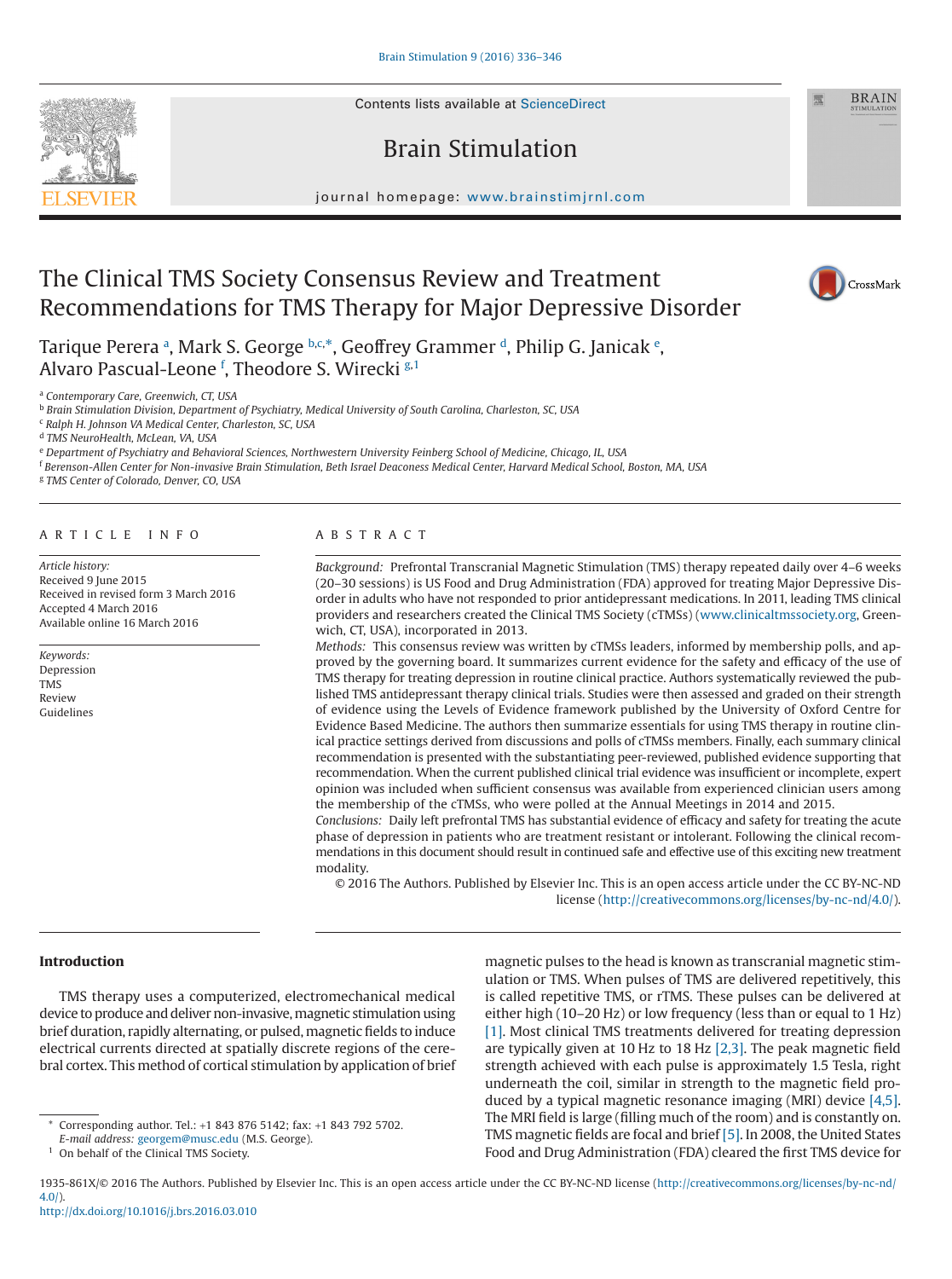therapeutic clinical use inMajor Depressive Disorder (MDD). This device was a focal iron core coil produced by Neuronetics Inc. (Malvern, PA, USA). In 2013, the FDA cleared a second device (i.e. the H-Coil) produced by Brainsway (Jerusalem, Israel). In 2015, two additional devices were FDA cleared, the Magstim Company's (Wales, UK) figure eight coil and Tonica's (Magventure) figure eight coil. Product manufacturer manuals provide technical details about each coil and system, which are beyond the scope of this review.

# **Methods: literature review**

Peer reviewed literature on TMS therapy was obtained by searching the publicly accessible literature databases available on PubMed [\(http://www.ncbi.nlm.nih.gov/pubmed\)](http://www.ncbi.nlm.nih.gov/pubmed). Additional searches were performed on the [ClinicalTrials.gov](http://ClinicalTrials.gov) website [\(http://www.clinicaltrials](http://www.clinicaltrials.gov/) [.gov/\)](http://www.clinicaltrials.gov/). Searches used the terms Brainsway, H-coil, rTMS, NeuroStar, Neuronetics, Magstim, Magventure transcranial magnetic stimulation, Deep TMS, major depressive disorder, depression, clinical trials. The authors reviewed over 100 peer-reviewed publications dealing with TMS therapy in depression and referenced (see References). Twenty-three key studies were graded on their strength of evidence (see [Table 1\)](#page-2-0). The framework used was the Levels of Evidence criteria published by the University of Oxford Centre for Evidence Based Medicine [\(http://www.cebm.net/idex.aspx?0](http://www.cebm.net/idex.aspx?0=5653)=5653) [\[29\].](#page-9-4) This methodology uses evidence on five major levels, placing the greatest emphasis on evidence obtained from randomized controlled trials and prior systematic reviews [\[30\].](#page-9-5) Level 5, the lowest level, includes anecdotal evidence or non-human animal based evidence. Level 4 includes case series. Level 3 includes systematic reviews or controlled individual cases. Level 2 includes systematic reviews of controlled trials. Level 1, the highest level of evidence, includes large, prospective, positive, randomized controlled trials. In addition to the literature database search, additional information was requested of the product manufacturers, including any peer-reviewed scientific publications. Information publicly available on the manufacturers' website was also reviewed. Finally, the committee requested and reviewed the manufacturers' Medical Technology Dossiers. This approach is similar to a recent overall TMS guidelines paper published by a European group of experts [\[31\].](#page-9-6) Unlike this guidelines document, the European review extensively covers many other potential clinical uses of TMS (e.g. pain, movement disorders), and does not present a consensus of practicing clinicians, and is not exclusively focused on using TMS for treating depression.

User survey and consensus: The Clinical TMS Society conducted a survey on typical clinical TMS practices at its Annual Meeting in Toronto, Canada, on May 28th 2015. The Clinical Standards and Insurance committees created the survey with contributions from Drs. Tarique Perera, Max Okasha, Michelle Cochran, and Kevin Kinback. A total of 68 members representing over 75 TMS practices participated in the survey using PollEverywhere software. Only full members who were practicing clinicians owning or operating outpatient TMS clinics were eligible to vote. Although the Clinical TMS society is international in scope, it is based in North America. At the time of this survey, only 9 members were from outside of North America (13% of the total). The US based practitioners are likely heavily influenced by the FDA approval trials. The results were tabulated by the society administrators and are available as supplementary material.

# **Results: systematic review of the evidence for (prefrontal, fast rTMS) TMS therapy**

## *Multi-site randomized controlled trials (RCT)*

Three large, multisite, randomized sham-controlled trials included an aggregate sample of 703 adult patients with major

depressive disorder (MDD) who had failed between 1 and 4 antidepressant trials. [A European multisite trial was not included in this summary because it involved adjunctive TMS and medications starting simultaneously, rather than TMS as the primary treatment or monotherapy [\[32\].](#page-9-7)] Two of the studies were industrysponsored registration trials that led to FDA clearance for the NeuroStar TMS Therapy System in 2008 [\[6\]](#page-9-8) and the Brainsway Deep TMS device in 2013 [\[8\].](#page-9-9) The third study was a National Institute of Mental Health (NIMH)-sponsored, multicenter study, which provided critical, industry-independent evidence of TMS effects on depression [\[7\].](#page-9-10) This NIMH trial also used an active, sham-controlled condition [\[33\]](#page-9-11) and the primary outcome focused on the clinically important endpoint of remission [\[34\].](#page-9-12) All three trials were consistent in their evidence, establishing a statistically significant and clinically relevant benefit with TMS therapy compared to the sham condition. Furthermore, the safety of Neuronetics TMS Therapy and Brainsway Deep TMS was affirmed in these three studies, consistent with the earlier scientific literature.

## *Neuronetics trial*

The first randomized, sham-controlled multicenter trial reported in O'Reardon et al. (2007) was conducted globally at 23 sites (20 in the US, 2 in Australia and 1 in Canada) [\[6\].](#page-9-8) Patients met DSM-IV criteria for MDD, were antidepressant medication free, and presented with a moderate level of treatment resistance. The study consisted of several phases: a one week no-treatment lead-in; a four to six week randomized, sham-controlled acute treatment phase of daily (weekday) TMS monotherapy; a four to six week open-label trial in non-responders during the randomized phase; and in responders, a three week taper phase during which patients began an open-label, single antidepressant medication and were then followed for six months to examine the durability of TMS's acute effect. Stimulation parameters were 120% motor threshold (MT), 10 Hz frequency, train duration of 4 s, inter-train interval of 26 s and 75 trains per session, leading to a total of 3000 pulses over 37.5 min. In the initial controlled trial phase, patients randomized to active TMS demonstrated a clinically meaningful improvement on the primary outcome measure, baseline to endpoint change on the Montgomery– Asberg Depression Rating Scale at four weeks (MADRS,  $p = 0.06$ , standardized effect size = 0.39) compared to those patients randomized to sham TMS. Furthermore, an analysis of the one prior antidepressant failure subsample ( $n = 164$ ) indicated an even more robust benefit for TMS versus the sham procedure ( $p < 0.001$ ).

# *National Institute of Mental Health (NIMH) trial (optimization of TMS, OPT-TMS)*

The second, multisite, randomized sham-controlled trial provided industry-independent evidence for the safety and efficacy of TMS in patients diagnosed with treatment resistant or treatment intolerant MDD [\[7\].](#page-9-10) This study also used the clinical trial version of the NeuroStar TMS Therapy System (Neuronetics Model 2100 Clinical Research System) and a similar location and the same parameters as in the Neuronetics trial (left DLPFC, 10 Hz, 120% MT, 3000 pulses). The trial at four US universities included 190 antidepressant medication-free outpatients with MDD and an overall moderate level of treatment resistance (similar to the inclusion and exclusion criteria for patients studied in the industry trial). The investigators focused on the primary efficacy endpoint of remission based on the 24-item Hamilton Depression Rating Scale (HAMD24). Moreover, this trial used an active sham method that fully blinded patients, treaters and raters [\[33,35\].](#page-9-11) The trial design consisted of a 2 week no treatment lead-in phase; a 3-week fixed treatment phase; and a variable 3-week treatment extension for initial clinical improvers. For the entire population, there was a significant effect of active treatment on the proportion of remitters at the end of the acute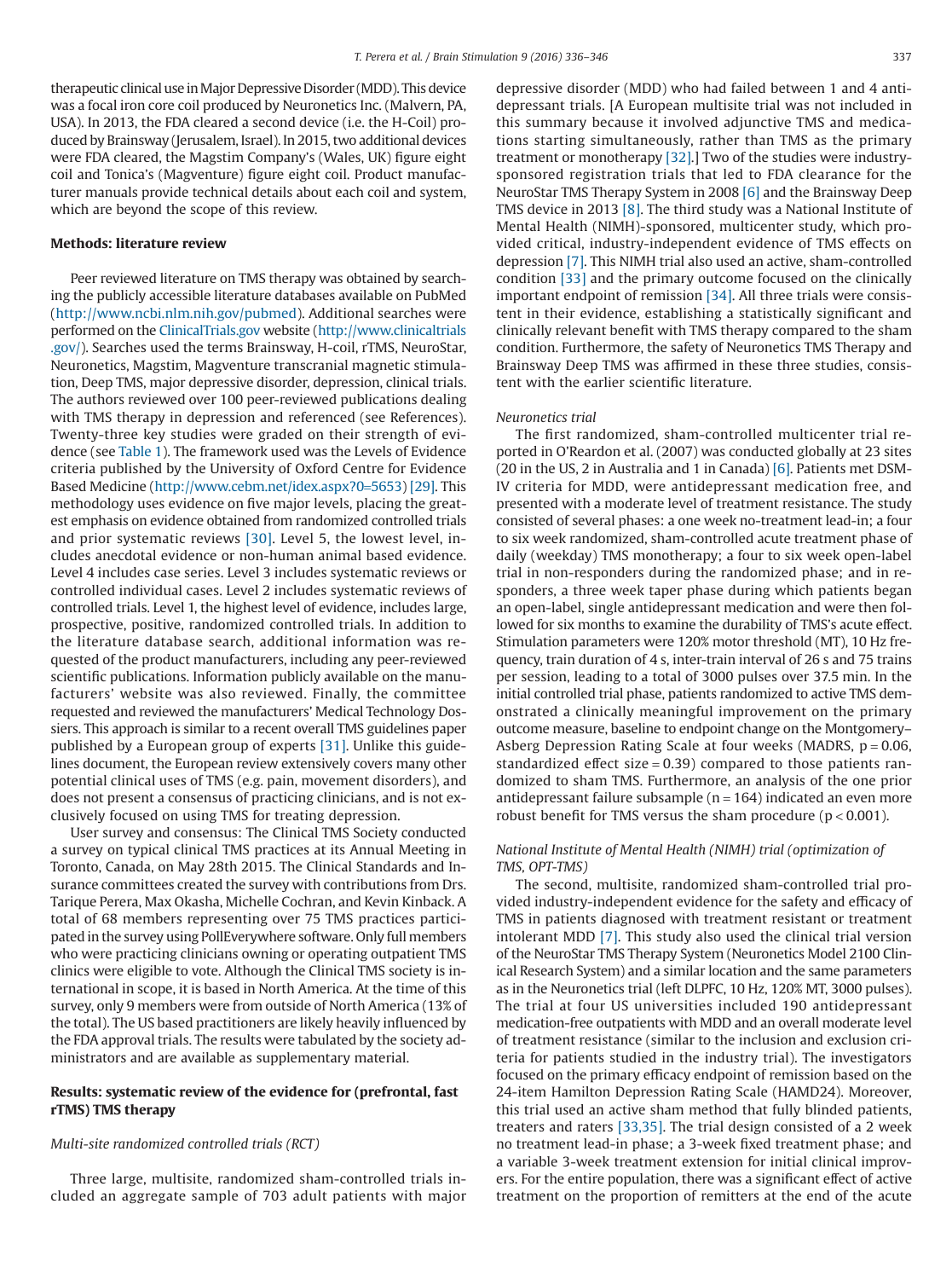<span id="page-2-0"></span>Summary of published studies for the TMS antidepressant studies: study type and grading of strength of evidence.

| Study citation (chronological listing within category)                                                                                                                                                                                                                                                                                                                                                                                                                                                                  | Study type | Sample size                           | Level of evidence                     | Comments                                                                                                                                                              |
|-------------------------------------------------------------------------------------------------------------------------------------------------------------------------------------------------------------------------------------------------------------------------------------------------------------------------------------------------------------------------------------------------------------------------------------------------------------------------------------------------------------------------|------------|---------------------------------------|---------------------------------------|-----------------------------------------------------------------------------------------------------------------------------------------------------------------------|
| O'Reardon J.P., Solvason H.B., Janicak P.G., Sampson S., Isenberg K.E., Nahas Z., McDonald<br>W.M., Avery D., Fitzgerald P.B., Loo C., Demitrack M.A., George M.S., Sackeim H.A. Efficacy<br>and safety of transcranial magnetic stimulation in the acute treatment of major<br>depression: a multisite randomized controlled trial. Biol Psychiatry 2007;62:1208-16 [6].                                                                                                                                               | <b>RCT</b> | TMS ( $N = 155$ )<br>Sham $(N = 146)$ | Level 1b - individual<br><b>RCT</b>   | Unique multisite RCT, sponsored by industry (Neuronetics Inc)<br>Basis of initial FDA clearance for TMS device                                                        |
| George M.S., Lisanby S.H., Avery D., McDonald W.M., Durkalski V., Pavlicova M., Anderson<br>B., Nahas Z., Bulow P., Zarkowski P., Holtzheimer P., Schwartz T., Sackeim H.A. Daily left<br>prefrontal transcranial magnetic stimulation therapy for major depressive disorder:<br>a sham-controlled randomized trial. Arch Gen Psychiatry 2010;67(5):507-16 [7].                                                                                                                                                         | RCT        | TMS ( $N = 92$ )<br>Sham $(N = 98)$   | Level 1b - individual<br><b>RCT</b>   | Unique multisite RCT, sponsored by US federal NIMH<br>Independent of industry                                                                                         |
| Levkovitz Y., Isserles M., Padberg F., Lisanby S.H., Bystritsky A., Xia G., Tendler A.,<br>Daskalakis Z.J., Winston J.L., Dannon P., Hafez H.M., Reti I.M., Morales O.G., Schlaepfer T.E.,<br>Hollander E., Berman J.A., Husain M.M., Sofer U., Stein A., Adler S., Deutsch L., Deutsch F.,<br>Roth Y., George M.S., Zangen A. Efficacy and safety of deep transcranial magnetic<br>stimulation for major depression: a prospective multicenter randomized controlled trial.<br>World Psychiatry 2015;14(1):64-73. [8]. | <b>RCT</b> | TMS ( $N = 101$ )<br>$Sham(N = 111)$  | Level 1b - individual<br><b>RCT</b>   | Unique multisite RCT, sponsored by industry (Brainsway)<br>Basis of FDA clearance for Deep TMS device                                                                 |
| Avery D.H., Isenberg K.E., Sampson S.M., Janicak P.G., Lisanby S.H., Maixner D.F., Loo C.,<br>Thase M.E., Demitrack M.A., George M.S. Transcranial magnetic stimulation in the acute<br>treatment of major depressive disorder: clinical response in an open-label extension trial.<br>J Clin Psychiatry 2008;69(3):441-51 [9].                                                                                                                                                                                         | 0L         | TMS ( $N = 158$ )                     | Level 2b - individual<br>OL study     | Open label follow-on acute efficacy and safety study of subset<br>cohort from O'Reardon et al. [6]                                                                    |
| Demitrack M.A., Thase M.E. Clinical significance of transcranial magnetic stimulation<br>(TMS) in the treatment of pharmacoresistant depression: synthesis of recent data.<br>Psychopharmacol Bull 2009;42(2):5-38 [10].                                                                                                                                                                                                                                                                                                | <b>RCT</b> | TMS $(N = 88)$<br>Sham $(N = 76)$     | Level 1b - individual<br><b>RCT</b>   | RCT subset analysis of ATHF = 1 cohort from O'Reardon et al. [6]                                                                                                      |
| Lisanby S.H., Husain M.M., Rosenquist P.B., Maixner D., Gutierrez R., Krystal A., Gilmer W.,<br>Marangell L., Aaronson S., Daskalakis Z.J., Canterbury R., Richelson E., Sackeim H.A., George<br>M.S. Transcranial Magnetic Stimulation (TMS) in the acute treatment of major depression:<br>clinical predictors of outcome in a multisite, randomized controlled clinical trial.<br>Neuropsychopharmacology 2009;34:522-34 [11].                                                                                       | <b>RCT</b> | TMS ( $N = 155$ )<br>$Sham (N = 146)$ | Level 1b - individual<br>RCT          | RCT subset analysis of predictors of outcome during acute<br>treatment from O'Reardon et al. [6]                                                                      |
| Janicak P.G., O'Reardon J.P., Sampson S.M., Husain M.M., Lisanby S.H., Rado J.T., Demitrack<br>M.A. Transcranial Magnetic Stimulation (TMS) in the treatment of major depressive<br>disorder: a comprehensive summary of safety experience from acute exposure, extended<br>exposure, and during reintroduction treatment. J Clin Psychiatry 2008;69(2):222-32 [12].                                                                                                                                                    | <b>RCT</b> | TMS ( $N = 165$ )<br>Sham $(N = 160)$ | Level 1b - individual<br>RCT (safety) | Comprehensive safety and tolerability analysis of population<br>included in O'Reardon et al. [6]<br>Includes 6 month longer term follow up phase                      |
| Carpenter L.L., Janicak P.G., Aaronson S.T., Boyadjis T., Brock D.G., Cook I.A., Dunner D.L.,<br>Lanocha K., Solvason H.B., Demitrack M.A. Transcranial magnetic stimulation (TMS) for<br>major depression: a multisite, naturalistic, observational study of acute treatment<br>outcomes in clinical practice. Depress Anxiety 2012;29(7):587-96 [13].                                                                                                                                                                 | Cohort     | TMS ( $N = 307$ )                     | Level 2b - individual<br>cohort study | Unique, cohort study of patients treated in routine, real-world<br>clinical practice settings in the United States                                                    |
| Janicak P.G., Dunner D.L., Aaronson S.T., Carpenter L.L., Boyadjis T.A., Brock D.G., Cook I.A.,<br>Lanocha K., Solvason H.B., Bonneh-Barkay D., Demitrack M.A. Transcranial Magnetic<br>Stimulation (TMS) for major depression: a multisite, naturalistic, observational study of<br>quality of life outcome measures in clinical practice. CNS Spectr 2013;18:322-32 [14].                                                                                                                                             | Cohort     | TMS ( $N = 307$ )                     | Level 2b - individual<br>cohort study | Cohort study of patients treated in routine, real-world clinical<br>practice settings in the United States<br>Quality of life outcomes based on Carpenter et al. [13] |
| McDonald W.M., Durkalski V., Ball E.R., Holtzheimer P.E., Pavlicova M., Lisanby S.H., Avery<br>D., Anderson B.S., Nahas Z., Zarkowski P., Sackeim H.A., George M.S. Improving the<br>antidepressant efficacy of transcranial magnetic stimulation: maximizing the number of<br>stimulations and treatment location in treatment-resistant depression. Depress Anxiety<br>2011;28(11):973-80 [15].                                                                                                                       | 0L         | TMS $(N = 141)$                       | Level 2b - individual<br>OL study     | Open label follow-on acute efficacy and safety study of subset<br>cohort from George et al. [7]                                                                       |
| Janicak P.G., Nahas Z., Lisanby S.H., Solvason H.B., Sampson S.M., McDonald W.M.,<br>Marangell L.B., Rosenquist P.B., McCall W.V., Kimball J., O'Reardon J., Loo C., Husain M.H.,<br>Krystal A., Gilmer W., Dowd S.M., Demitrack M.A., Schatzberg A.F. Durability of clinical<br>benefit with transcranial magnetic stimulation (TMS) in the treatment of<br>pharmacoresistant major depression: assessment of relapse during a 6-month, multisite,<br>open-label study. Brain Stimul 2010;3:187-99 [16].               | 0L         | TMS $(N = 99)$<br>Sham $(N = 21)$     | Level 2b - individual<br>OL study     | Open label follow-on long term efficacy study of subset cohort<br>from O'Reardon et al. [6]                                                                           |
| Mantovani A., Pavlicova M., Avery D., Nahas Z., McDonald W.M., Wajdik C.D., Holtzheimer<br>P.E., George M.S., Sackeim H.A., Lisanby S.H. Long-term efficacy of repeated daily<br>prefrontal transcranial magnetic stimulation (TMS) in treatment-resistant depression.<br>Depress Anxiety 2012;29:883-90 [17].                                                                                                                                                                                                          | OL         | TMS ( $N = 50$ )                      | Level 2b - individual<br>OL study     | Open label follow-on long term efficacy study of subset cohort<br>from George et al. [7]                                                                              |

 $\overline{\phantom{0}}$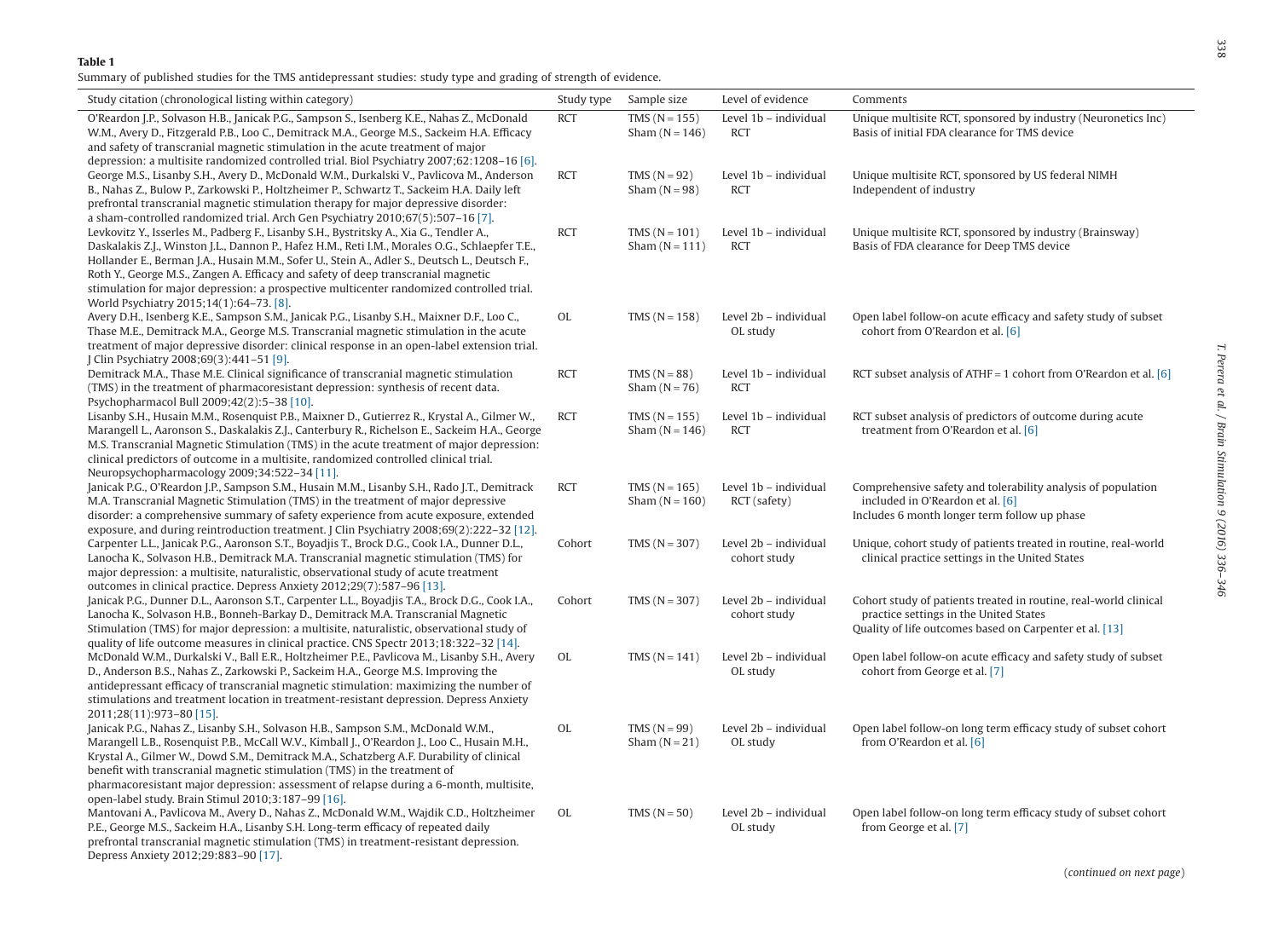**Table 1** (*continued*)

| Study citation (chronological listing within category)                                                                                                                                                                                                                                                                                                                                                                                     | Study type | Sample size                                                                                                       | Level of evidence                                             | Comments                                                                                                                                                            |
|--------------------------------------------------------------------------------------------------------------------------------------------------------------------------------------------------------------------------------------------------------------------------------------------------------------------------------------------------------------------------------------------------------------------------------------------|------------|-------------------------------------------------------------------------------------------------------------------|---------------------------------------------------------------|---------------------------------------------------------------------------------------------------------------------------------------------------------------------|
| Levkovitz Y., Harel E.V., Roth Y., Braw Y., Most D., Katz L.N., Sheer A., Gersner R., Zangen A.<br>Deep transcranial magnetic stimulation over the prefrontal cortex: evaluation of<br>antidepressant and cognitive effects in depressive patients. Brain Stimul 2009;2:188-200<br>[18]                                                                                                                                                    | <b>RCT</b> | TMS ( $N = 65$ )                                                                                                  | Level 2b - randomized<br>feasibility study                    | Feasibility efficacy study randomized groups between various<br>deep TMS coils and in intensities                                                                   |
| Isserles M., Rosenberg O., Dannon P., Levkovitz Y., Kotler M., Deutsch F., Lerer B., Zangen A.<br>Cognitive-emotional reactivation during deep transcranial magnetic stimulation over the<br>prefrontal cortex of depressive patients affects antidepressant outcome. J Affect Disord<br>2011;128:235-42 [19].                                                                                                                             | OL         | TMS ( $N = 57$ )                                                                                                  | Level 2b - individual<br>OL study                             | Open label efficacy study of deep TMS as add on to antidepressant<br>medications                                                                                    |
| Harel E.V., Rabany L., Deutsch L., Bloch Y., Zangen A., Levkovitz Y. H-coil repetitive<br>transcranial magnetic stimulation for treatment resistant major depressive disorder: an<br>18-week continuation safety and feasibility study. World J Biol Psychiatry 2014;15:298-<br>306 [20].                                                                                                                                                  | <b>OL</b>  | TMS $(N = 29)$                                                                                                    | Level 2b - individual<br>OL study                             | Open label long term efficacy study of deep TMS                                                                                                                     |
| Rosenquist P.B., Krystal A., Heart K.L., Demitrack M.A., McCall W.V. Left dorsolateral<br>prefrontal transcranial magnetic stimulation (TMS): sleep factor changes during<br>treatment in patients with pharmacoresistant major depressive disorder. Psychiatry Res<br>2013;205(1-2):67-73 [21].                                                                                                                                           | <b>RCT</b> | TMS ( $N = 155$ )<br>$Sham (N = 146)$                                                                             | Level 1b - individual<br><b>RCT</b>                           | RCT subset analysis of sleep outcomes from O'Reardon et al. [6]                                                                                                     |
| Simpson K.N., Welch M.J., Kozel F.A., Demitrack M.A., Nahas Z. Cost-effectiveness of<br>transcranial magnetic stimulation in the treatment of major depression: a health<br>economics analysis. Adv Ther 2009;26(3):346-68 [22].                                                                                                                                                                                                           | <b>RCT</b> | TMS $(N = 155)$<br>$Sham (N = 146)$                                                                               | Level 2b - economic/<br>decision analysis<br>study            | Health economic decision analysis study based on data from<br>O'Reardon et al. [6]<br>Comparative health economic cost analysis with next-choice<br>pharmacotherapy |
| Agency for Healthcare Research and Quality, Effective Health Care Program, Comparative<br>Effectiveness Review Number 33, "Nonpharmacologic Interventions for Treatment-<br>Resistant Depression in Adults". 2012                                                                                                                                                                                                                          | SR         | Total active<br>TMS sample<br>examined for<br>$SR (N = 497)$<br><b>Includes TMS</b><br>study data:<br>$(N = 247)$ | Level 1a – systematic<br>review                               | Independent, US government funded systematic review                                                                                                                 |
| Allan C.L., Herrmann L.L., Ebmeier K.P. Transcranial magnetic stimulation in the<br>management of mood disorders. Neuropsychobiology 2011;64:163-9 [23].                                                                                                                                                                                                                                                                                   | SR         | Total sample<br>for SR<br>$(N = 1531)$                                                                            | Level 1a - systematic<br>review (with minor<br>heterogeneity) | Independent, academic-based systematic review<br>Modest, clinically non-significant heterogeneity in outcome<br>reported                                            |
| Schutter D.J. Antidepressant efficacy of high-frequency transcranial magnetic stimulation<br>over the left dorsolateral prefrontal cortex in double-blind sham-controlled designs:<br>a meta-analysis. Psychol Med 2009;39:65-75 [24].                                                                                                                                                                                                     | SR         | Total sample<br>for SR<br>$(N = 1164)$                                                                            | Level 1a - systematic<br>review                               | Independent, academic-based systematic review                                                                                                                       |
| Slotema C.W., Blom J.D., Hoek H.W., Sommer I.E. Should we expand the toolbox of<br>psychiatric treatment methods to include repetitive transcranial magnetic stimulation<br>(rTMS)? A meta-analysis of the efficacy of rTMS in psychiatric disorders. J Clin Psychiatry<br>2010;71(7):873-84 [25].                                                                                                                                         | SR         | Total sample<br>for SR<br>$(N = 1383)$                                                                            | Level 1a – systematic<br>review                               | Independent, academic-based systematic review                                                                                                                       |
| Berlim M.T., van den Eynde F., Tovar-Perdomo S., Daskalakis Z.J. Response, remission and<br>drop-out rates following high-frequency repetitive transcranial magnetic stimulation<br>(rTMS) for treating major depression: a systematic review and meta-analysis of<br>randomized, double-blind and sham-controlled trials. Psychol Med 2014;44(2):225-39<br>$[26]$ .                                                                       | SR         | Total sample<br>for SR<br>$(N = 1371)$                                                                            | Level 1a - systematic<br>review                               | Independent, academic-based systematic review                                                                                                                       |
| Solvason H.B., Husain M., Fitzgerald P.B., Rosenquist P., McCall W.V., Kimball J., Gilmer W.,<br>Demitrack M.A., Lisanby S.H. Improvement in quality of life with left prefrontal<br>transcranial magnetic stimulation in patients with pharmacoresistant major depression:<br>acute and six month outcomes. Brain Stimul 2014;7:219-25 [27].                                                                                              | SR         |                                                                                                                   | Level 1b – systematic<br>review                               | Independent, academic-based systematic review                                                                                                                       |
| Dunner D.L., Aaronson S.T., Sackeim H.A., Janicak P.G., Carpenter L.L., Boyadjis T., Brock<br>D.G., Bonneh-Barkay D., Cook I.A., Lanocha K., Solvason H.B., Demitrack M.A. A multisite,<br>naturalistic, observational study of transcranial magnetic stimulation for patients with<br>pharmacoresistant major depressive disorder: durability of benefit over a 1-year follow-<br>up period. J Clin Psychiatry 2014;75(12):1394-401 [28]. | Cohort     |                                                                                                                   | Level 2b - individual<br>cohort study                         | Cohort study of patients treated in routine, real-world clinical<br>practice settings in the United States                                                          |

Study type (RCT <sup>=</sup> randomized, controlled trial; OL <sup>=</sup> open-label trial; Cohort <sup>=</sup> observational cohort study; SR <sup>=</sup> systematic review).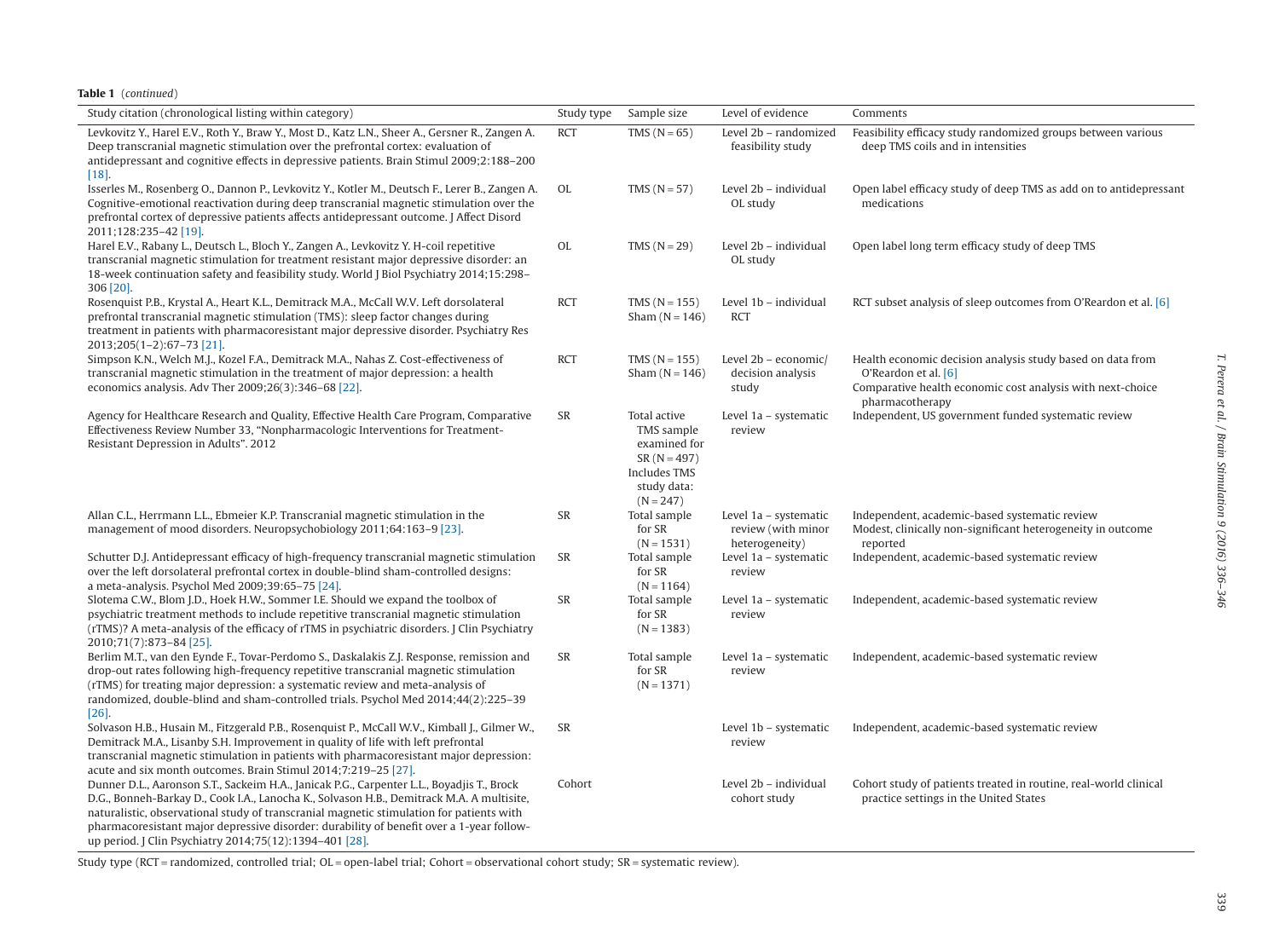phase (15% active TMS vs. 4% sham control group,  $p < 0.01$ ), representing a 4.2 greater odds of reaching remission with active TMS compared with the sham control group. The authors concluded that ". . .daily left prefrontal TMS as monotherapy produced significant and clinically meaningful antidepressant therapeutic effects greater than sham. . .."

## *Brainsway trial*

In this study involving 20 enrolling sites (13 in US, 1 in Canada, 2 in Europe and 4 in Israel), patients with MDD who had failed 1–4 antidepressant treatment trials during the current episode were enrolled and randomized to receive either active Deep TMS (H-coil) or a sham coil [\[8\].](#page-9-9) The trial used an active sham method that fully blinded patients, treaters and raters. All patients were tapered off antidepressant medications and received monotherapy Deep TMS or sham a coil. Of the ITT sample of 212 patients, 181 patients completed the study, with equivalent rates of dropouts with active and sham treatment. The acute treatment phase was 5 sessions per week for 4 weeks, followed by a continuation phase of twice-weekly treatment for an additional 12 weeks. The stimulation site was the left DLPFC, but the H-coil also likely stimulates more broadly and deeper than the other figure eight coils [\[5,36\].](#page-9-3) Stimulation parameters were 120% MT, 18 Hz frequency, train duration of 2 s, inter-train interval of 20 s and 55 trains per session, leading to a total of 1980 pulses over 20 min. The primary endpoint was the change score on the HAMD21 at week 5, which favored the active versus sham procedure (i.e. 6.39 point improvement active versus 3.11 points sham, p < 0.001). At week 5, the response rates were 38.4% for Deep TMS versus 21.4% for sham treatment ( $p = 0.014$ ). Remission rates were 32.6% for TMS versus 14.6% for sham treatment ( $p < 0.01$ ). At week 16, the response rates were 44.3% for TMS versus 25.6% for sham treatment (p < 0.01). Remission rates were 31.8% for Deep TMS versus 22.2% for sham treatment ( $p = 0.15$ ).

## *Durability studies*

The durability of TMS following the acute course has been demonstrated in several studies both with and without maintenance antidepressants. Durability studies struggle with a selection bias since with patients lost to follow up, it is unclear if they are well and no longer need treatment, or if they have worsened and started other treatments. Specifically, the NeuroStar TMS Therapy System's research version was studied in two independent cohorts: 50 patients for 3 months [\[17\]](#page-9-36) and 99 patients for 6 months [\[16\].](#page-9-37) A separate, 12-month, follow-up report of 257 patients was reported in an observational, outcome study [\[28\].](#page-9-38)

In the first durability study, patients who partially responded to acute TMS (i.e. 25% decrease from the baseline HAMD17) in the sham-controlled or open-label extension of the Neuroneticssponsored multicenter trial [\[6\]](#page-9-8) were tapered off TMS, started on maintenance antidepressant monotherapy, and enrolled in a 24 week naturalistic follow-up study [\[16\].](#page-9-37) Over this 6-month period, 10 of 99 (10%; Kaplan–Meier survival estimate = 12.9%) patients relapsed within a mean time of ~23.5 weeks. Among the rest, 38 (38.4%) patients met criteria for symptom worsening and 32/38 (84.2%) re-achieved symptomatic benefits with adjunctive TMS. Overall, at 6 months, 75% maintained full response and 50% maintained remission based on either the MADRS or HAMD24 scores. This same cohort of 99 responders displayed significant improvement in both functional status and Quality of Life (QOL) outcomes and was observed immediately after the completion of TMS and at 6-months follow up [\[27\].](#page-9-39) Similar rates of durability were seen in a separate 3-month follow up to the NIMH OPT-TMS study in remitters to an acute double-blind sham controlled trial of TMS ( $n = 18$ ), or an open-label extension in patients who did not respond to the acute trial  $(n = 43)$  [\[17\].](#page-9-36) Of 61 remitters, 37 attended the follow up

assessments at 3-months at which 5 had relapsed (relapse rate = 13.5%) based on HAMD criteria over an average time of 7.2 weeks, but 4 regained remission by the end of the study. These remitters had been started back on maintenance antidepressant medication. Additionally, in a 1-year, multisite, naturalistic, observational study conducted in 120 patients who met criteria for response or remission after their acute TMS course, 62% continued to meet response criteria 12 months later [\[28\].](#page-9-38) The results of these studies in patients placed back on antidepressant medications demonstrate high (i.e. 64–90%) durability for acute TMS benefits over a 3–12 month period, with a majority of patients who relapsed responding to additional TMS sessions.

### *Continuation/maintenance studies*

When TMS is used for the treatment of an acute episode, it is reasonable to consider continuation TMS (C-TMS) or maintenance (M-TMS) to prevent relapse of the current episode or recurrence of a new episode. The term 'continuation TMS' (C-TMS) and 'maintenance TMS' (M-TMS) are frequently used interchangeably and indiscriminately across the mood disorder treatment continuum. For the purpose of this report, we will use the following definitions: an index/acute course is the initial series of treatments given to relieve acute symptoms of the illness. C-TMS is a course that begins after the index course, lasts up to 6 months and is designed to prevent relapse of the episode (return of the symptoms to full syndromal criteria before the end of the natural duration of the illness). M-TMS is a course that begins after the end of C-TMS and is intended to prevent recurrence of an episode (a new episode). The only published controlled trial to date of continuation TMS was performed in the Brainsway multicenter trial. MDD patients  $(N = 212)$ were randomized to sham or active TMS during the acute 4-week treatment phase followed by a continuation phase of 2 treat-ments a week for an additional 12 weeks [\[8\].](#page-9-9) At the end of the continuation phase (week 16), the difference in response rates between Deep TMS (44.3%) and the sham group (25.6%) was significant ( $p < 0.001$ ) but the remission rates between TMS (31.8%) and sham (22.2%) were not significant ( $p = 0.15$ ). The majority of patients who achieved remission after acute treatment (32.6% in the Deep TMS and 14.6% in the sham group) did not relapse (i.e. HAMD21 > 17) during the 12-week continuation phase.

In a feasibility study, Harel and colleagues studied 29 MDD patients who did not respond to at least one antidepressant medication or who did not tolerate at least two medication trials. They were treated with the Brainsway H1 coil as an add-on to medications and treated in an acute phase with 5 sessions per week for 4-weeks, followed by a C-TMS phase for 8 weeks, at 2 sessions per week and then for an additional 10-weeks, at one session per week [\[20\].](#page-9-40) Response at the end of the 4-week acute phase was 46% and 27% met remission criteria (all remitters are also included as responders). Response and remission rates after the additional 18 weeks of C-TMS (at week 22) were both 31% (i.e. all responders also met remission criteria). Mean improvement in HAMD21 was 9.48 points after 4 weeks and 10.12 points after 22 weeks. The study results indicate that antidepressant effect is preserved by continuation of Deep TMS treatment over 18 weeks.

Most recently, Neuronetics sponsored a multi-site study involving 49 antidepressant free treatment resistant depressed patients who responded or remitted to a 6-week acute course of treatment. Subjects were randomized to receive one TMS treatment session per month, regardless of symptoms, or to be monitored. Both groups received rescue TMS if their symptoms worsened. There was a mathematical difference in favor of scheduled TMS in terms of delaying time to relapse, although this was not statistically significant. There was a high rate of re-response to TMS if it was needed again (78%) [\[37\].](#page-9-41)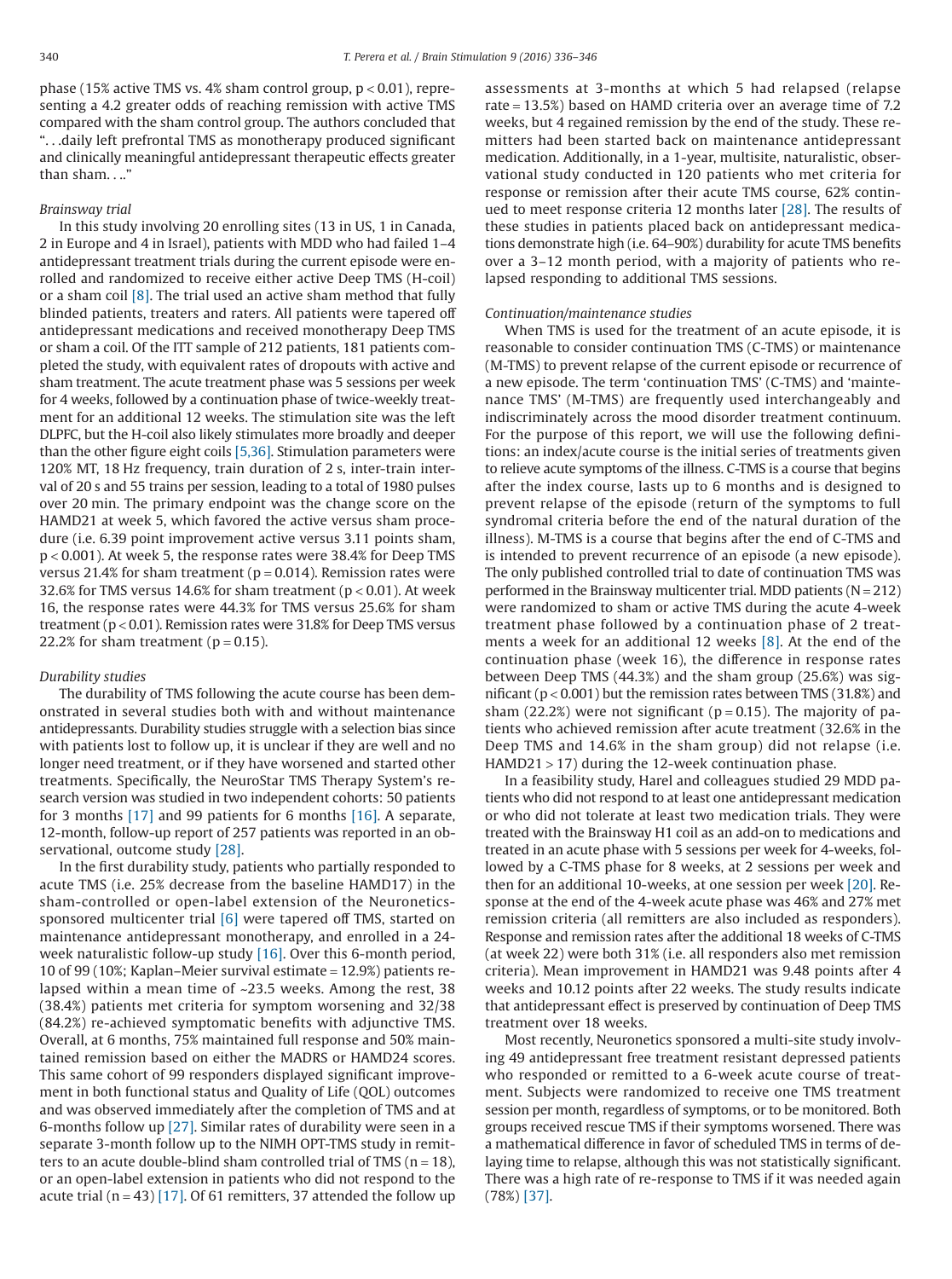## *Naturalistic outcomes study in community practices*

Neuronetics sponsored a naturalistic, multisite, clinical outcomes study [\(Clinicaltrials.gov](http://Clinicaltrials.gov) listing: NCT001114477) evaluating the effectiveness of the NeuroStar TMS Therapy System in routine clinical practice [\[13,14\].](#page-9-42) In these studies, 307 MDD patients undergoing open label TMS showed statistically significant improvement in functional status on a broad range of global, mental health and physical health domains.

#### *Meta-analyses*

There are over 15 meta-analyses and numerous systematic reviews of TMS for depression. Among these, five of the more recent meta-analyses included the results of one or both of the acute TMS therapy, randomized, controlled trials using the Neuronetics' research device in their synthesis of the evidence supporting TMS for depression (Agency for Healthcare Research and Quality, 2012) [\[23,38–43\];](#page-9-43) see [Table 1\)](#page-2-0). These analyses are consistent in their conclusions, reporting that the sham-controlled evidence base for the use of TMS in depression is clinically and statistically significant.

#### *Society endorsements*

TMS for the treatment of depression has also received positive endorsements by specialty societies and technology assessment entities, including the American Psychiatric Association [\[44\],](#page-10-0) the World Federation of Societies for Biological Psychiatry [\[45\],](#page-10-1) the Canadian Network for Mood and Anxiety Disorders [\[46\],](#page-10-2) the Royal Australia and New Zealand College of Psychiatrists (Position Statement #79, Oct. 2013), and the Agency for Healthcare Research and Quality (2012) [\[47\].](#page-10-3)

Thus, TMS is a recognized treatment in routine clinical practice for patients who have not benefited from treatment with antidepressant medications. The American Medical Association has established three CPT Category I codes for the therapeutic use of TMS devices. These three codes became available in January 2012 CPT Code Book (AMA CPT Editorial Panel, 2012). The codes are summarized in Table 2 and the reader is referred to the AMA Code Book for further information.

## *Overall conclusions and summary of the literature review*

Three large, randomized controlled studies support TMS therapy for 4–6 weeks as an effective treatment for patients with MDD (single or recurrent course of illness) who have not benefitted from prior antidepressant medication (+/− psychotherapy?). The efficacy and safety of TMS using a specific, defined treatment protocol of highfrequency, left prefrontal TMS was confirmed in two large, multisite, randomized controlled trials [\[6,7\]](#page-9-8) (one of which was conducted independent of industry involvement) [\[7\]](#page-9-10) and one large, multisite trial that used Deep TMS [\[8\].](#page-9-9) All three studies are consistent in their conclusions. These RCT results are also supported by the results of large, multisite, observational studies of TMS as applied in routine clin-

## **Table 2**

|  | CPT I codes for therapeutic transcranial magnetic stimulation. |  |  |  |
|--|----------------------------------------------------------------|--|--|--|
|--|----------------------------------------------------------------|--|--|--|

|       | Description                                                                                                                       |
|-------|-----------------------------------------------------------------------------------------------------------------------------------|
| 90867 | Therapeutic Repetitive Transcranial Magnetic stimulation (TMS)<br>treatment; initial, including cortical mapping, motor threshold |
|       | determination, delivery and management                                                                                            |
|       | (Report only once per course of treatment)                                                                                        |
|       | (Do not report 90867 in conjunction with 95928, 95929, 90868,<br>90869)                                                           |
| 90868 | Subsequent delivery and management, per session                                                                                   |
| 90869 | Subsequent motor threshold re-determination with delivery and<br>management                                                       |
|       | Code                                                                                                                              |

ical practice settings [\[13,14,28,48\].](#page-9-42) Finally, several professional organizations have included TMS in their guidelines as a recommended acute treatment for major depression.

## **Recommended clinical practice essentials**

The following section highlights some of the essential components of good clinical practice with TMS. The information summarized here is intended to highlight some of the major areas of interest and is not intended as a substitute for more comprehensive device training provided by industry regarding their specific TMS machines.

#### *Training*

Peer-to-peer and graduate medical education have an important role in physician and staff training. In addition to industrysponsored training that is device specific, we recommend that TMS providers complete additional training either through a university affiliated or industry independent Continuous Medical Education (CME) program or through additional peer-to-peer direct supervision. Providers with a strong foundation in TMS through their training or extensive TMS experience may be exempt from the above recommendation. It is also recommended that the attending physician and all staff who are members of the TMS treatment team receive appropriate product training on the use of the new technology. It is recommended that at a minimum, the TMS team receive the detailed product training offered by the device manufacturer and obtain written documentation of training.

We also advise that a TMS clinic establish formal standard operating procedures (SOPs) related to training and ongoing criteria to maintain procedural skills for all staff who are involved in the delivery of TMS in the office setting. Documentation of implementation and adherence to these procedures should be a routine part of office practice. The cTMSs can offer recommendations and support of specific examples of these practices among its members.

## *Roles and responsibilities*

The attending physician who prescribes a treatment course of TMS, which involves a medical device, is ultimately responsible for the overall daily management of the TMS treatment team [\[49\].](#page-10-4) We recommend that the prescribing physician to establish the anticipated clinical treatment plan based on assessment of the patient's clinical history and review this treatment plan with the patient prior to beginning the course of treatment. It is suggested that the prescribing physician or another physician in the practice should perform the initial motor threshold determination and identify the appropriate coil location for subsequent treatments. However, conduct and oversight of subsequent daily treatment sessions including subsequent motor threshold determinations may be delegated by the attending physician to another, appropriately qualified member of the clinical staff. In this circumstance, the physician should be accessible via telephone in the case of an emergency. The physician should review the clinical course of each daily treatment session to determine whether any modifications to the subsequent daily treatment should occur. For example, the physician should evaluate whether a re-determination of motor threshold is required and respond to any adverse events as they occur [\[50\].](#page-10-5) Conduct and oversight of daily treatment sessions may be delegated by the attending physician to another member of the clinical staff, but should be physician supervised. We recommend that all TMS clinical staff maintain appropriate training to support their role as first responders to potential medical emergencies.

The society further recommends that the TMS operator have cardiopulmonary (CPR) or basic life support (BLS) training; and in the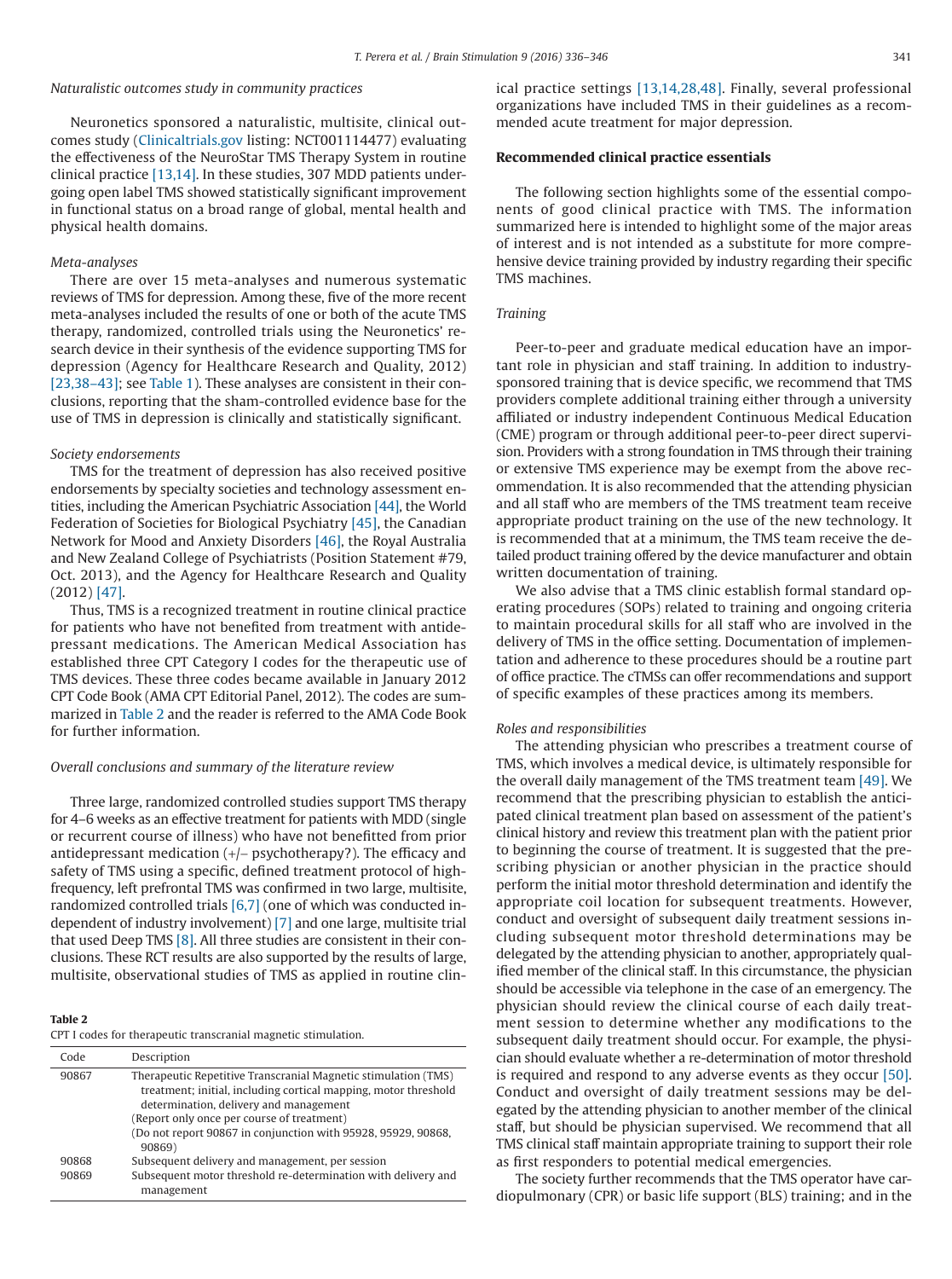US, Health Insurance Portability and Accountability act (HIPAA) competency and compliance. Non-physician operators should also undergo manufacturers' training prior to independently performing treatments. TMS is a medically complex treatment, and therefore emergency medical services must be accessible at all times. The operator should provide updates, progress notes or both every day that should be monitored by the prescribing physician. We strongly encourage the use of repeated ratings with mood scales to document depression changes.

## *Establishing a treatment plan*

The standard treatment regimen recommended in the TMS depression clinical development studies involved a specified parameter set of high frequency, left prefrontal rTMS that showed gradual and continued benefit after five daily treatments over 4–6 weeks. Some patients who respond slowly to TMS may benefit from 1–4 additional weeks of treatment [\[15,17\].](#page-9-44) The Brainsway study demonstrated that an additional 12 weeks of twice weekly continuation increased response rates by 8%. Therefore, patients should be advised of this likely pattern of outcome prior to initiating treatment, in order to set appropriate expectations of the time course of benefit and when and how assessment of efficacy should reasonably be estimated.

## *Informed consent*

Once a decision has been made to prescribe the use of TMS as a treatment option, it is crucial that the patient has a thorough, accurate, and informative presentation of what a course of TMS will entail. During the treatment sessions, the patient will be unable to have free movement of their head and thus have a limited field of view of the operating aspects of the device. As such, reducing anxiety regarding the nature of the treatment process is essential prior to starting. A variety of visual aids should be provided with the product documentation, including brochures and videos, which can be used to instruct the patient on the treatment process. In many clinical situations, it is appropriate to invite family members into the consultation room to address any questions they may have. Only when the procedure is well understood and questions have been answered should written informed consent be obtained and documented in the medical record.

# *Safety considerations*

A significant safety risk associated with TMS is the inadvertent induction of a seizure [\[51,52\].](#page-10-6) Therefore, it is essential that both the supervising physician and the TMS treatment staff are familiar with proper first responder capability for such an event.

The incidence of seizure with TMS is small and appears slightly lower than the incident risk reported for the use of current antidepressant medications [\[12\].](#page-9-45) Adherence to recommendations endorsed by International Federation for Clinical Neurophysiology can help minimize this risk [\[52,53\].](#page-10-7) In clinical practice, the use of an appropriately worded informed consent procedure (discussed in the preceding section) is recommended, as are adequate methods for pre-treatment clinical screening of potential seizure risk and continuous clinical monitoring of the TMS treatment session itself. All clinical personnel involved in the delivery of TMS must be trained as first responders to provide appropriate initial management of a seizure or other medical event. The overall risk of seizure is estimated to be less than 1 in 30,000 treatment sessions (<0.003%) or less than 1 in 1000 patient exposures (<0.1%) with the NeuroStar coil (NeuroStar TMS Therapy User Manual, Neuronetics, Inc., Malvern, PA, USA) and 6 in 5000 patients with the Brainsway coil (User

Manual, Brainsway, Israel) [\[54\].](#page-10-8) All seizures to date have been selflimited and occurred only during the treatment session. We note that there are no specific labeling requirements that advanced resuscitative equipment be present in the TMS treatment room. It is the consensus of the cTMSs that IV access, cardiac defibrillators, suction, and oxygen are NOT necessary for the safe administration of TMS in an outpatient TMS office.

Vasovagal syncope has also occurred with TMS, particularly in initial sessions. Management here is largely reassurance to the patient, and protection from harm if they fall.

During a TMS session, the magnetic pulse produces an audible clicking sound, which varies with different coil designs and intensity [\[55,56\].](#page-10-9) Therefore, an additional standard safety precaution for all TMS treatments is the use of earplugs or other hearing protection capable of at least 30 dB sound reduction [\[57\].](#page-10-10) Such a precaution eliminates the risk of changes in auditory threshold with treatment for either the patient or the treatment provider. Of note, the Dhamne review concluded that for short exposure of a session, the sound pressure level does not exceed Occupational Safety Hazard permissible thresholds [\[35\].](#page-9-46)

The TMS treatment can produce scalp discomfort [\[35,58,59\].](#page-9-46) This is location and intensity dependent, and patients generally develop tolerance to this over the first two weeks. As a result, in patients that are highly sensitive, many clinicians use a gradually escalating dose of TMS over the first week.

## *Outcome evaluation*

We recommend that objective documentation of clinical benefit be obtained as a routine practice in a TMS service in order to document changes and provide data for making clinical decisions. This is important for ongoing clinical care and may be required by payers for insurance approval. Several validated patient-reported outcome measures of depression symptoms are available in the public domain, along with their methods of scoring. A majority of cTMSs members use either the Patient Health Questionnaire, 9-Item scale (PHQ-9; 49; [http://www.depression-primarycare.org/clinicians/toolkits/](http://www.depression-primarycare.org/clinicians/toolkits/materials/forms/phq9/) [materials/forms/phq9/\)](http://www.depression-primarycare.org/clinicians/toolkits/materials/forms/phq9/), the Inventory of Depression Scale – Self Rated (IDS-SR) [\[60\]](#page-10-11) or the Beck Depression Inventory [\[61\].](#page-10-12)

#### *Post-treatment planning*

Once a determination of maximum benefit is made, the TMS treatments should be tapered and a continuation and then maintenance regimen developed for the patient. In the Neuronetics and OPT-TMS clinical studies, patients were discontinued from treatment slowly over a 3-week interval (3/week, then 2/week, then 1 on the last week), while maintenance antidepressant medications were started. Following the Neuronetics trial, patients were restricted to a single antidepressant medication only, but were permitted to re-access to TMS upon symptom re-emergence [\[16\].](#page-9-37)

## *Clinical recommendations*

Indicated Patient Population: The labeled indication for use for the TMS therapy states that, *"TMS therapy is indicated for the treatment of Major Depressive Disorder in adult patients who have failed to receive satisfactory improvement from prior antidepressant medication in the current episode***."**

In clinical descriptive terms, patients for whom TMS therapy is indicated demonstrated the following demographic and clinical features in the three major published, randomized controlled trials:

*Moderate to severe treatment resistance* in the current treatment episode – Patients had received 1–4 adequate antidepressant medication attempts and a range of 1–23 total antidepressant attempts. Among all of these treatment attempts, a patient had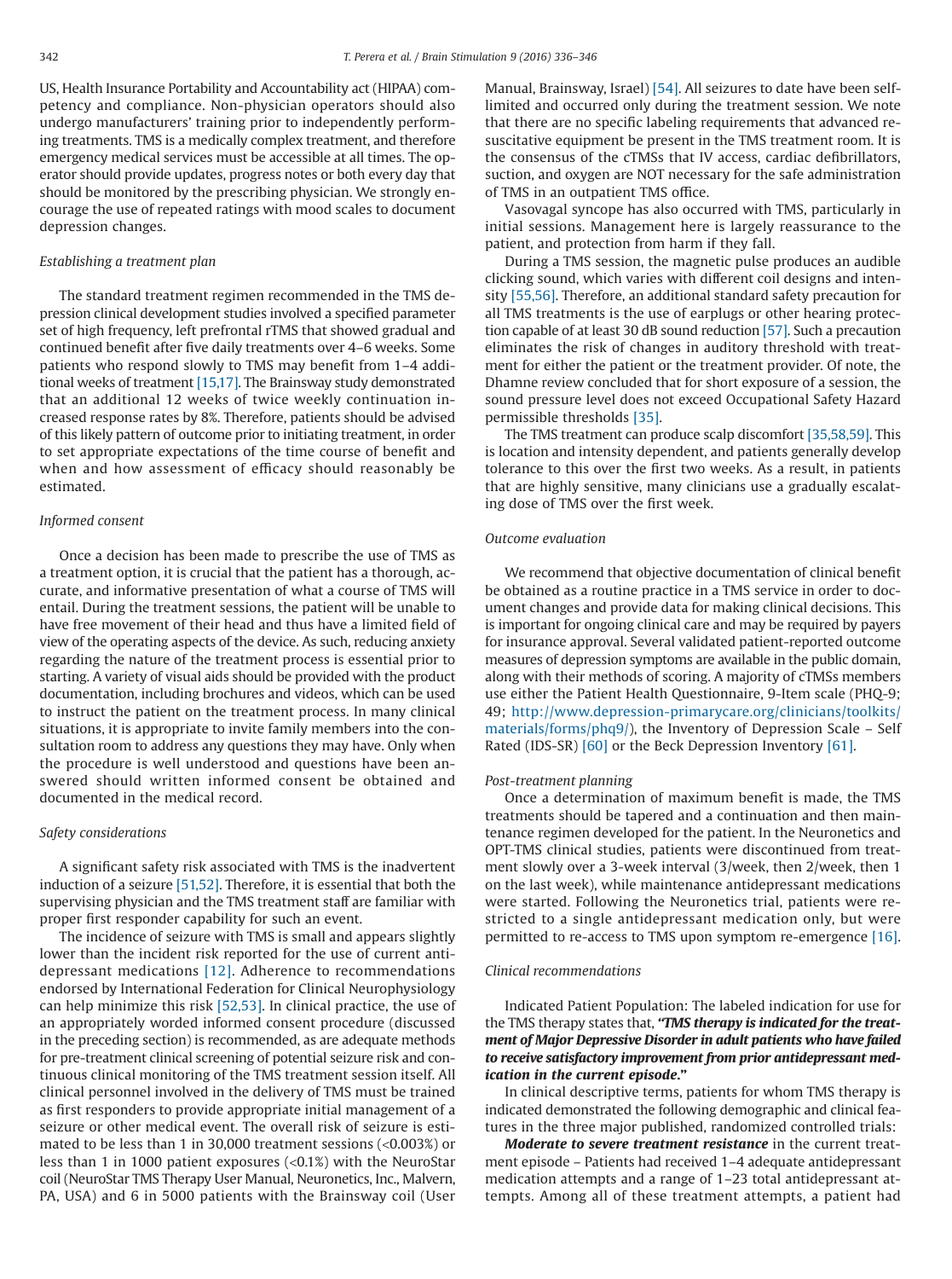received at least one antidepressant medication at a researchgrade level of exposure adequacy (i.e. adequate dose and duration) in order to formally establish evidence of resistance to pharmacological interventions in the current illness episode. The majority of clinical TMS society members reported that a "sufficient trial" means one with adequate dose and duration of at least 6–8 weeks and antidepressant failure from an adequate trial or intolerance of antidepressants provided over a shorter duration.

The OPT-TMS trial and the Brainsway Deep TMS trial also included patients who were treatment intolerant (i.e. had tried antidepressant medications but were unable to receive a full dose due to emergent side effects). The total lifetime number of antidepressant medication treatment exposures was not limited in these clinical studies.

*A recurrent course of illness* – More than 95% of patients had experienced prior illness episodes. The average patient age was approximately 49 years, constituting an *average age about a decade older than typical for a first-episode depression population*.

*Moderate to severe illness severity (symptoms and functional disability)* at initial clinical evaluation where work productivity reflected significant functional morbidity. Nearly 50% of patients were currently unemployed due to their illness and about 30% were receiving disability due to their current illness.

Based on the published evidence summarized in this clinical guideline, the cTMSs affirms the following recommendations for the routine use of TMS in clinical practice. Each recommendation is graded in a manner that follows the format of the Grades of Recommendation framework published by the University of Oxford Centre for Evidence Based Medicine.

# Recommendation 1: **TMS therapy is recommended as an acute treatment for symptomatic relief of depression in the indicated patient population.**

Statement of specific recommendation for use: TMS therapy should be considered in patients who present with a clinical diagnosis consistent with DSM-5 defined Major Depressive Disorder, single or recurrent episode, or equivalent nosology and for whom antidepressant medication has not provided a satisfactory clinical benefit, or for whom intolerance to medications precludes their use. TMS therapy should be administered in a standard protocol of high-frequency, left prefrontal treatment as specified in the product labeling, though other treatment parameters can be used based on clinical considerations for a specific patient and the judgment of the provider. The standard parameter set described in each product labeling was studied in three Level 1 randomized controlled trials and provided clinical benefit in treatment courses up to 6 weeks in duration. Controlled studies of longer duration, acute treatment courses or using alternative treatment parameters are not established.

Strength of the recommendation: A, consistent evidence from Level 1 studies

Principal Supporting Evidence: O'Reardon et al. [\[6\]](#page-9-8) [Level 1b – Individual RCT]; George et al. [\[7\]](#page-9-10) [Level 1b – Individual RCT]; Levkovitz et al. [\[8\]](#page-9-9) [Level 1b - Individual RCT]

Additional Expert Consensus Comments: The cTMSs guideline committee considers the following comments to be appropriate considerations as additional guidance in the application of this recommendation. This is based on the consensus review of the committee members and input from members of the society with applied TMS clinical experience:

• Extended treatment course: While the peer-reviewed studies demonstrate that the majority of patients who receive acute benefit from TMS therapy do so within 4–6 weeks, it is reasonable to continue treatment beyond 6 weeks in specific circumstances. For example:

- $\circ$  In patients who experience only partial improvement and the clinician believes that a clear plateau of benefit has not been obtained, it might be appropriate to extend the course of treatment for one or two weeks.
- $\circ$  For patients who have had no meaningful benefit after 6 weeks, but who have a history of late response to antidepressant treatment in prior episodes, have a lengthy duration of the present episode, or are highly treatment resistant; clinical experience suggests that continuing the course of acute treatment beyond 6 weeks may be indicated, but with likely low probability of success.
- These considerations are further justified by the absence of any known cumulative toxicity with extended exposure to TMS [\[12,19,62,63\]](#page-9-45) and because of open-label data supporting the potential for late response in some patients. In clinical TMS practice and in one case series [\[15\],](#page-9-44) there is documented evidence of eventual remission at 10 weeks in patients who failed to show any clinical response at the end of 6 weeks.

# Recommendation 2: **TMS therapy is recommended for use as a subsequent option in patients who previously benefited from an acute treatment course and are experiencing a recurrence of their illness (continuation or maintenance).**

Statement of specific recommendation for use: TMS therapy should be considered in patients who present with a clinical diagnosis consistent with DSM-5 defined Major Depressive Disorder, single or recurrent episode, or equivalent nosology and for whom a prior course of TMS therapy has provided satisfactory clinical benefit in an earlier episode of their illness. Evidence of satisfactory clinical benefit should have been verified with standardized, validated clinical depression rating scales. Examples of such scales include the Patient Health Questionnaire, 9-Item Scale or the Quick Inventory of Depressive Symptoms, Self Report version. The strongest evidence supports high-frequency treatment over the left DLPFC. Early studies used measurement based approaches to placing the coil relative to the motor cortex. These were found to miss the target in about 30% of patients. More recent studies use placement strategies that adjust for the patient's skull size [\[64\].](#page-10-13) There are intriguing research leads but no strong clinical data to suggest that neuronavigation from MRI improves outcome [\[65–71\].](#page-10-14) The standard parameter set described in the product labeling was studied in three Level 1 randomized controlled trials and has demonstrated clinical benefit in treatment courses up to six weeks in duration. Controlled studies of longer duration or using alternative treatment parameters are not clearly established.

Strength of the recommendation: A, consistent evidence from Level 1 studies

Principal Supporting Evidence: Level 1b [\[6–8\]](#page-9-8)

Additional Expert Consensus Comments: The cTMSs Guideline committee considers the following comments to be clinically appropriate considerations as additional guidance in the application of this recommendation, based on the consensus review of the Guideline committee members and input from members of the Society with applied clinical TMS therapy experience:

• Extended treatment course: (see above following recommendation #1)

# Recommendation 3: **TMS therapy can be administered with or without the concomitant administration of antidepressant or other psychotropic medications.**

Statement of specific recommendation for use: TMS therapy should be considered in patients who present with a clinical diagnosis consistent with DSM-5 defined Major Depressive Disorder, single or recurrent episode, or equivalent nosology and for whom antidepressant medication treatment has provided an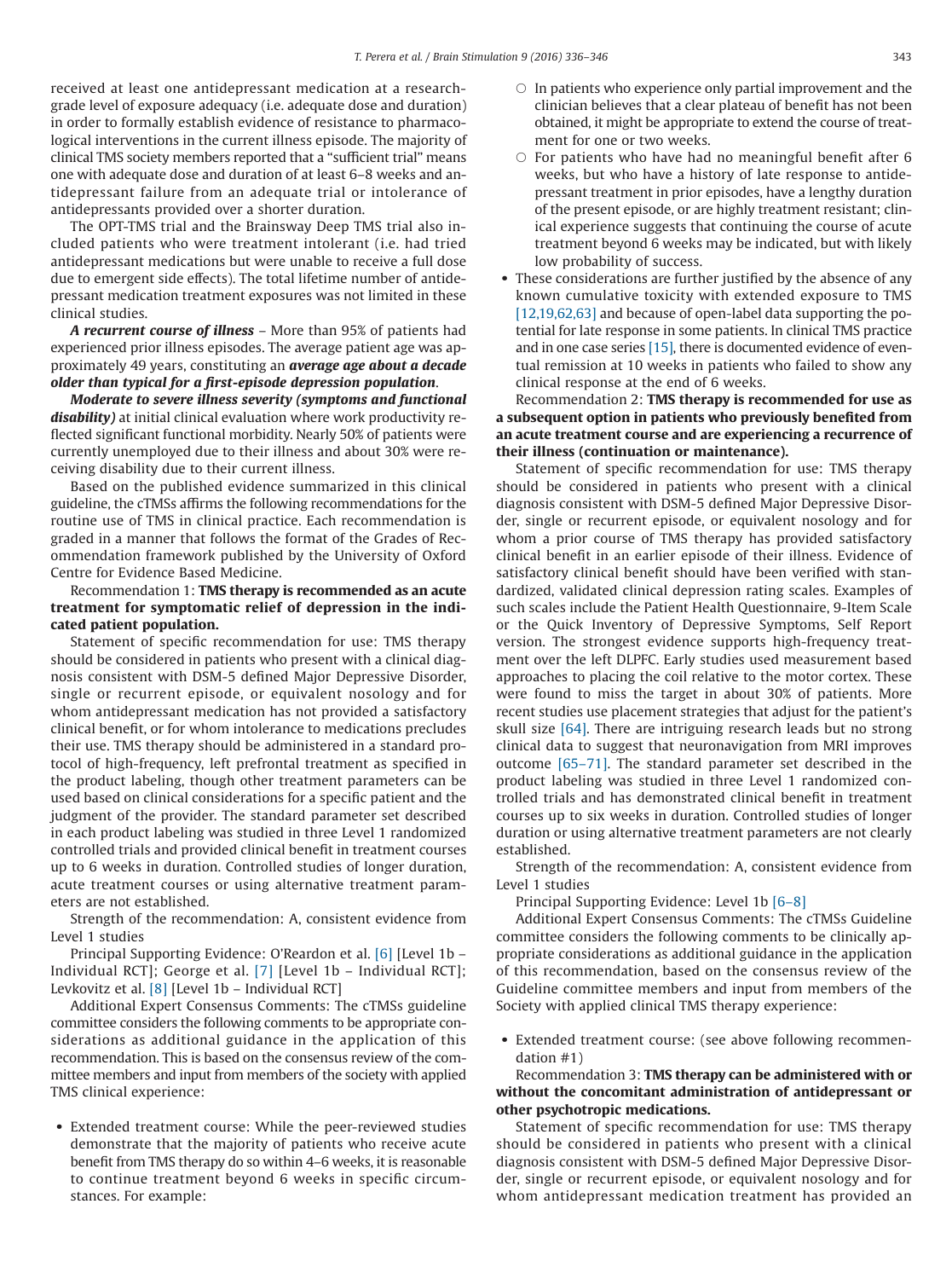unsatisfactory clinical benefit. TMS therapy should be administered in a standard protocol of high frequency, left prefrontal treatment.

TMS therapy can be administered in the presence or absence of concurrent antidepressant or other psychotropic medications. There are currently no data from controlled trials supporting the use of medications with TMS, but there is currently no evidence of an increased risk of adverse events by combining medications with TMS. Any change in medications during the course of TMS therapy should prompt consideration for reassessment of the patient's motor threshold to ensure that there are no significant changes in this parameter.

Strength of the recommendation: B, Extrapolation from Level 2 studies

Principal Supporting Evidence: Carpenter et al. [\[13\]](#page-9-42) [Level 2b – individual cohort study]

Additional Expert Consensus Comments: The cTMSs guideline committee considers the following comments to be appropriate considerations as additional guidance in the application of this recommendation. A majority of members recommend continuing extant medications during TMS therapy. Most members refrained from medication taper during the acute TMS course.

# Recommendation 4: **TMS therapy can be used as a continuation or maintenance treatment for patients who benefit from an acute course.**

Statement of specific recommendation for use: TMS therapy can be considered for intermittent use on an empirical basis as a continuation treatment for patients who responded to a prior standard acute course of treatment administered consistent with Recommendations 2 or 3. At the present time, the only controlled trial with TMS therapy that establishes a specific continuation regimen is the Brainsway multi-center trial, which included 12 weeks of biweekly Deep TMS treatment. A majority of cTMSs members use maintenance medications and psychotherapy, considering continuation or maintenance TMS therapy when other established methods of maintenance antidepressant therapy fail to provide a satisfactory sustained pattern of clinical benefit or a patient has a history of frequent relapse (two or more in one year). Further considerations in support of continuation or maintenance TMS therapy are based on current expert consensus opinion and are discussed below.

Strength of the recommendation: A, consistent evidence from Level 1 studies

Supporting Evidence: Levkovitz et al. [\[8\]](#page-9-9) [Level 1b studies]

Additional Expert Consensus Comments: The cTMSs guideline committee considers the following comments clinically appropriate considerations as additional guidance in the application of this recommendation. In terms of avoiding relapse, the majority of cTMSs members use maintenance medications and psychotherapy. Some members consider continuation or maintenance TMS or both when a patient has a history of frequent relapse (two or more in one year). cTMSs members reported that they typically administer continuation or maintenance treatments, one session at a time either monthly, biweekly or weekly; or they titrate the frequency to the patient's response.

# Recommendation 5: **TMS therapy can be reintroduced in patients who are relapsing into depression after initially responding to TMS treatment.**

Statement of specific recommendation for use: Should relapse occur in patients who benefitted from an acute TMS course, it is recommended that TMS should be reintroduced until remission is reachieved. The first study that assessed TMS reintroduction involved the 24-week naturalistic follow-up study  $[16]$  that recruited (n = 99) partial responders to acute TMS (i.e. 25% decrease from the baseline HAMD17) in the first Neuronetics-sponsored multicenter trial [\[6\].](#page-9-8) These patients were tapered off TMS, started on maintenance antidepressant monotherapy, and followed for a 6-month period.

During this period, 10% (10/99) (Kaplan–Meier survival estimate =  $12.9%$ ) of patients relapsed (mean time  $\sim$ 23.5 weeks) and another 38.4% (38/99) (Kaplan–Meier survival estimate = 40%) patients met criteria for symptom worsening (at least 1-point decrease in Clinical Global Impression scale over 2 weeks). The latter group received adjunctive TMS and 32/38 (84.2%) re-achieved symptomatic benefits. The mean time for first TMS reintroduction was 109  $(\pm 5)$  days and the mean number of sessions was 14.3 (SD = 9.3). The more recent study by Phillips found high rates of response in previous TMS responders or remitters (78% in those getting scheduled TMS, and 63% in those in the watch and wait group) [\[37\].](#page-9-41)

Strength of the recommendation: B, Extrapolation from Level 2 studies

Principal Supporting Evidence: Janicak et al. [\[12\]](#page-9-45) [Level 2b – open label study]

Additional Expert Consensus Comments: Most (90%) of cTMSs members reintroduce TMS during early relapse when symptoms worsen beyond mild severity while only a few (10%) wait until full relapse occurs. Most cTMSs members provided 3–5 treatments per week until response or remission is reestablished. The length of TMS introduction was brief (1–3 weeks) if TMS was reintroduced early in relapse. Most cTMSs members rechecked the motor threshold and location prior to TMS reintroduction.

## *Partial and non-responders*

In non-responders who have completed four to six weeks of treatment, most cTMSs members terminate treatment after extending treatment by one to two additional weeks of daily TMS. A smaller percentage of members ceased treatment immediately after six weeks. In partial responders who complete the acute phase of six weeks, most cTMSs members either extend the course but maintain the same protocol or extend the course after altering the protocol (i.e. changing dose and/or location or extending the number of days between treatments). Most cTMSs members do not extend the acute course beyond six weeks unless the patient is a partial responder who has not yet achieved maximum benefit.

## *Remission and tapering*

Most cTMSs members (over 90%) surveyed reported that they typically first observe remission in patients between four and six weeks of treatment. When terminating treatment after remission, the majority of cTMSs members (78%) taper treatments over three weeks as was done in the Neuronetics and OPT-TMS trial [\[6\].](#page-9-8)

#### **Summary and conclusions**

Left prefrontal rTMS repeated daily for 4–6 weeks is an effective and safe treatment in adult patients with unipolar MDD that have failed one or more antidepressant trials. These conclusions and guidelines should help the field continue to improve and progress.

## **Acknowledgements**

Dr. Tarique Perera, Dr. Mark George, Dr. Geoffrey Grammer, Dr. Philip G. Janicak and Dr. Alvaro Pascual-Leone drafted a White Paper using published (and submitted) data and product labeling information gathered from the first two manufacturers with FDA approval in the USA (Neuronetics, Inc. and Brainsway Corp.), with newer information from MagStim. Additional contributors to this document were Dr. Aron Tendler, Dr. Richard Pitch, Dr. Kevin Kinback, Dr. James Barbee, Dr. Ian Cook, Dr. Mahmoud Okasha and others. Over 100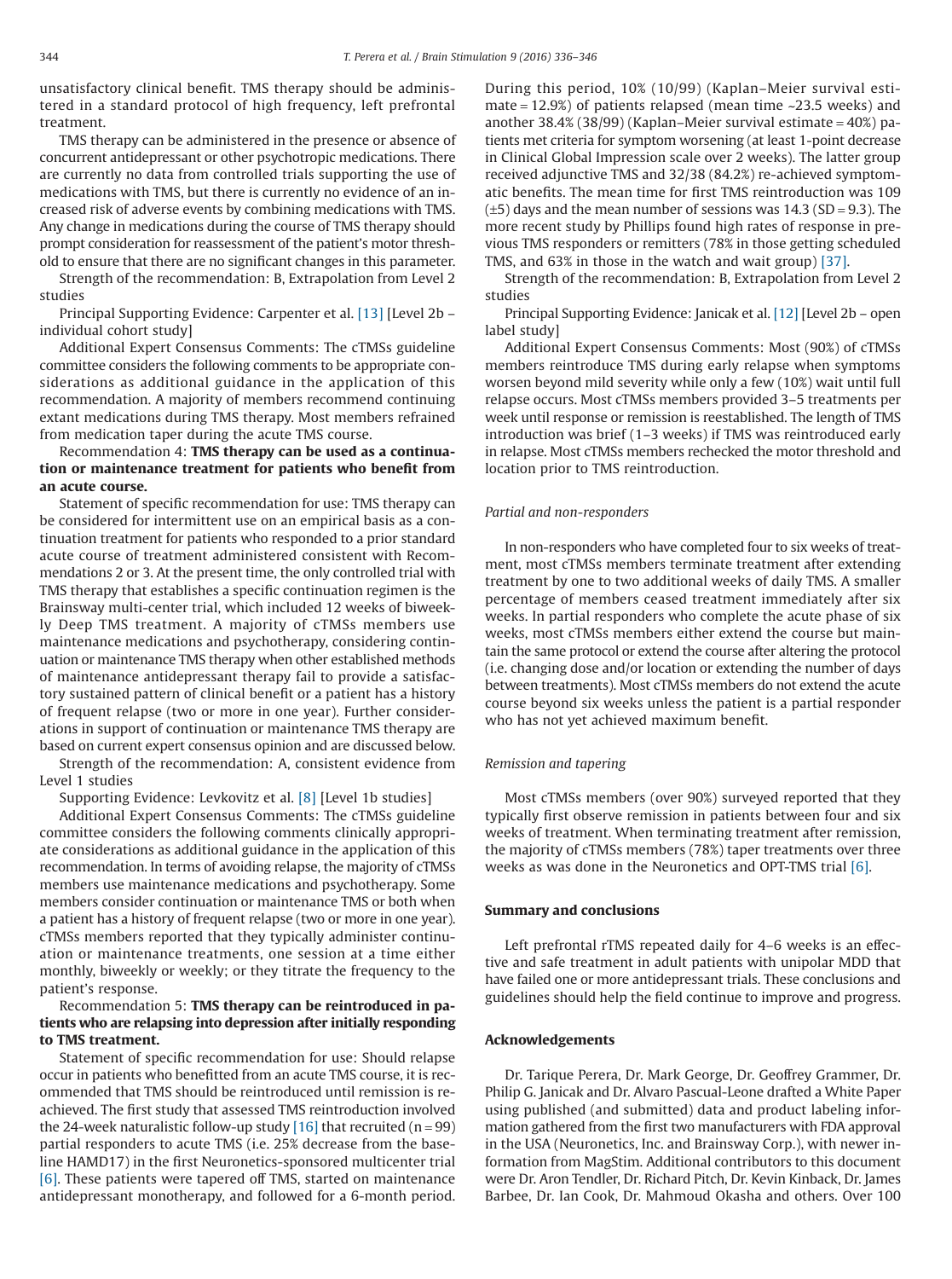<span id="page-9-25"></span><span id="page-9-24"></span><span id="page-9-23"></span><span id="page-9-22"></span>edits of the original draft were submitted by board members and incorporated into this document. Dr. Theodore Wirecki coordinated the incorporation of the board and manufacturer edits into the final document, with Dr. George acting as the corresponding author editing the White paper into a format suitable for publication in a journal.

#### **Appendix: Supplementary material**

Supplementary data to this article can be found online at [doi:10.1016/j.brs.2016.03.010.](http://dx.doi.org/10.1016/j.brs.2016.03.010)

## **References**

- <span id="page-9-0"></span>[1] [Wassermann EM. Report on risk and safety of repetitive transcranial magnetic](http://refhub.elsevier.com/S1935-861X(16)30038-9/sr0010) [stimulation \(rTMS\): suggested guidelines from the International Workshop on](http://refhub.elsevier.com/S1935-861X(16)30038-9/sr0010) [Risk and Safety of rTMS \(June 1996\). Electroencephalogr Clin Neurophysiol](http://refhub.elsevier.com/S1935-861X(16)30038-9/sr0010) [1997;108:1–16.](http://refhub.elsevier.com/S1935-861X(16)30038-9/sr0010)
- <span id="page-9-1"></span>[2] [George MS, Post RM. Daily left prefrontal repetitive transcranial magnetic](http://refhub.elsevier.com/S1935-861X(16)30038-9/sr0015) [stimulation for acute treatment of medication-resistant depression. Am J](http://refhub.elsevier.com/S1935-861X(16)30038-9/sr0015) [Psychiatry 2011;168:356–64.](http://refhub.elsevier.com/S1935-861X(16)30038-9/sr0015)
- [3] [George MS, Taylor JJ, Short EB. The expanding evidence base for rTMS treatment](http://refhub.elsevier.com/S1935-861X(16)30038-9/sr0020) [of depression. Curr Opin Psychiatry 2013;26:13–18.](http://refhub.elsevier.com/S1935-861X(16)30038-9/sr0020)
- <span id="page-9-2"></span>[4] [Roth Y, Amir A, Levkovitz Y, Zangen A. Three-dimensional distribution of the](http://refhub.elsevier.com/S1935-861X(16)30038-9/sr0025) [electric field induced in the brain by transcranial magnetic stimulation using](http://refhub.elsevier.com/S1935-861X(16)30038-9/sr0025) [figure-8 and deep H-coils. J Clin Neurophysiol 2007;24:31–8.](http://refhub.elsevier.com/S1935-861X(16)30038-9/sr0025)
- <span id="page-9-3"></span>[5] [Deng ZD, Lisanby SH, Peterchev AV. Electric field depth-focality tradeoff in](http://refhub.elsevier.com/S1935-861X(16)30038-9/sr0030) [transcranial magnetic stimulation: simulation comparison of 50 coil designs.](http://refhub.elsevier.com/S1935-861X(16)30038-9/sr0030) [Brain Stimul 2013;6:1–13.](http://refhub.elsevier.com/S1935-861X(16)30038-9/sr0030)
- <span id="page-9-8"></span>[6] [O'Reardon JP, Solvason HB, Janicak PG, Sampson S, Isenberg KE, Nahas Z, et al.](http://refhub.elsevier.com/S1935-861X(16)30038-9/sr0035) [Efficacy and safety of transcranial magnetic stimulation in the acute treatment](http://refhub.elsevier.com/S1935-861X(16)30038-9/sr0035) [of major depression: a multisite randomized controlled trial. Biol Psychiatry](http://refhub.elsevier.com/S1935-861X(16)30038-9/sr0035) [2007;62:1208–16.](http://refhub.elsevier.com/S1935-861X(16)30038-9/sr0035)
- <span id="page-9-10"></span>[7] [George MS, Lisanby SH, Avery D, McDonald WM, Durkalski V, Pavlicova M, et al.](http://refhub.elsevier.com/S1935-861X(16)30038-9/sr0040) [Daily left prefrontal transcranial magnetic stimulation therapy for major](http://refhub.elsevier.com/S1935-861X(16)30038-9/sr0040) [depressive disorder: a sham-controlled randomized trial. Arch Gen Psychiatry](http://refhub.elsevier.com/S1935-861X(16)30038-9/sr0040) [2010;67:507–16.](http://refhub.elsevier.com/S1935-861X(16)30038-9/sr0040)
- <span id="page-9-9"></span>[8] [Levkovitz Y, Isserles M, Padberg F, Lisanby SH, Bystritsky A, Xia G, et al. Efficacy](http://refhub.elsevier.com/S1935-861X(16)30038-9/sr0045) [and safety of deep transcranial magnetic stimulation for major depression: a](http://refhub.elsevier.com/S1935-861X(16)30038-9/sr0045) [prospective multicenter randomized controlled trial. World Psychiatry](http://refhub.elsevier.com/S1935-861X(16)30038-9/sr0045) [2015;14:64–73.](http://refhub.elsevier.com/S1935-861X(16)30038-9/sr0045)
- [9] [Avery DH, Isenberg KE, Sampson SM, Janicak PG, Lisanby SH, Maixner DF, et al.](http://refhub.elsevier.com/S1935-861X(16)30038-9/sr0050) [Transcranial magnetic stimulation in the acute treatment of major depressive](http://refhub.elsevier.com/S1935-861X(16)30038-9/sr0050) [disorder: clinical response in an open-label extension trial. J Clin Psychiatry](http://refhub.elsevier.com/S1935-861X(16)30038-9/sr0050) [2008;69:441–51.](http://refhub.elsevier.com/S1935-861X(16)30038-9/sr0050)
- [10] [Demitrack MA, Thase ME. Clinical significance of transcranial magnetic](http://refhub.elsevier.com/S1935-861X(16)30038-9/sr0055) [stimulation \(TMS\) in the treatment of pharmacoresistant depression: synthesis](http://refhub.elsevier.com/S1935-861X(16)30038-9/sr0055) [of recent data. Psychopharmacol Bull 2009;42:5–38.](http://refhub.elsevier.com/S1935-861X(16)30038-9/sr0055)
- [11] [Lisanby SH, Husain MM, Rosenquist PB, Maixner D, Gutierrez R, Krystal A, et al.](http://refhub.elsevier.com/S1935-861X(16)30038-9/sr0060) [Daily left prefrontal repetitive transcranial magnetic stimulation in the acute](http://refhub.elsevier.com/S1935-861X(16)30038-9/sr0060) [treatment of major depression: clinical predictors of outcome in a multisite,](http://refhub.elsevier.com/S1935-861X(16)30038-9/sr0060) [randomized controlled clinical trial. Neuropsychopharmacology 2009;34:522–](http://refhub.elsevier.com/S1935-861X(16)30038-9/sr0060) [34.](http://refhub.elsevier.com/S1935-861X(16)30038-9/sr0060)
- <span id="page-9-45"></span>[12] [Janicak PG, O'Reardon JP, Sampson SM, Husain MM, Lisanby SH, Rado JT, et al.](http://refhub.elsevier.com/S1935-861X(16)30038-9/sr0065) [Transcranial magnetic stimulation in the treatment of major depressive disorder:](http://refhub.elsevier.com/S1935-861X(16)30038-9/sr0065) [a comprehensive summary of safety experience from acute exposure, extended](http://refhub.elsevier.com/S1935-861X(16)30038-9/sr0065) [exposure, and during reintroduction treatment. J Clin Psychiatry 2008;69:222–](http://refhub.elsevier.com/S1935-861X(16)30038-9/sr0065) [32.](http://refhub.elsevier.com/S1935-861X(16)30038-9/sr0065)
- <span id="page-9-42"></span>[13] [Carpenter LL, Janicak PG, Aaronson ST, Boyadjis T, Brock DG, Cook IA, et al.](http://refhub.elsevier.com/S1935-861X(16)30038-9/sr0070) [Transcranial magnetic stimulation \(TMS\) for major depression: a multisite,](http://refhub.elsevier.com/S1935-861X(16)30038-9/sr0070) [naturalistic, observational study of acute treatment outcomes in clinical practice.](http://refhub.elsevier.com/S1935-861X(16)30038-9/sr0070) [Depress Anxiety 2012;29:587–96.](http://refhub.elsevier.com/S1935-861X(16)30038-9/sr0070)
- [14] [Janicak PG, Dunner DL, Aaronson ST, Carpenter LL, Boyadjis TA, Brock DG, et al.](http://refhub.elsevier.com/S1935-861X(16)30038-9/sr0075) [Transcranial magnetic stimulation \(TMS\) for major depression: a multisite,](http://refhub.elsevier.com/S1935-861X(16)30038-9/sr0075) [naturalistic, observational study of quality of life outcome measures in clinical](http://refhub.elsevier.com/S1935-861X(16)30038-9/sr0075) [practice. CNS Spectr 2013;18:322–32.](http://refhub.elsevier.com/S1935-861X(16)30038-9/sr0075)
- <span id="page-9-44"></span>[15] [McDonald WM, Durkalski V, Ball ER, Holtzheimer PE, Pavlicova M, Lisanby SH,](http://refhub.elsevier.com/S1935-861X(16)30038-9/sr0080) [et al. Improving the antidepressant efficacy of transcranial magnetic stimulation:](http://refhub.elsevier.com/S1935-861X(16)30038-9/sr0080) [maximizing the number of stimulations and treatment location in treatment](http://refhub.elsevier.com/S1935-861X(16)30038-9/sr0080)[resistant depression. Depress Anxiety 2011;28:973–80.](http://refhub.elsevier.com/S1935-861X(16)30038-9/sr0080)
- <span id="page-9-37"></span>[16] [Janicak PG, Nahas Z, Lisanby SH, Solvason HB, Sampson SM, McDonald WM,](http://refhub.elsevier.com/S1935-861X(16)30038-9/sr0085) [et al. Durability of clinical benefit with transcranial magnetic stimulation \(TMS\)](http://refhub.elsevier.com/S1935-861X(16)30038-9/sr0085) [in the treatment of pharmacoresistant major depression: assessment of relapse](http://refhub.elsevier.com/S1935-861X(16)30038-9/sr0085) [during a 6-month, multisite, open-label study. Brain Stimul 2010;3:187–99.](http://refhub.elsevier.com/S1935-861X(16)30038-9/sr0085)
- <span id="page-9-36"></span>[17] [Mantovani A, Pavlicova M, Avery D, Nahas Z, McDonald WM, Wajdik CD, et al.](http://refhub.elsevier.com/S1935-861X(16)30038-9/sr0090) [Long-term efficacy of repeated daily prefrontal transcranial magnetic stimulation](http://refhub.elsevier.com/S1935-861X(16)30038-9/sr0090) [\(TMS\) in treatment-resistant depression. Depress Anxiety 2012;29:883–90.](http://refhub.elsevier.com/S1935-861X(16)30038-9/sr0090)
- [18] [Levkovitz Y, Harel EV, Roth Y, Braw Y, Most D, Katz LN, et al. Deep transcranial](http://refhub.elsevier.com/S1935-861X(16)30038-9/sr0095) [magnetic stimulation over the prefrontal cortex: evaluation of antidepressant](http://refhub.elsevier.com/S1935-861X(16)30038-9/sr0095) [and cognitive effects in depressive patients. Brain Stimul 2009;2:188–200.](http://refhub.elsevier.com/S1935-861X(16)30038-9/sr0095)
- <span id="page-9-21"></span><span id="page-9-20"></span><span id="page-9-19"></span><span id="page-9-18"></span><span id="page-9-17"></span><span id="page-9-16"></span><span id="page-9-15"></span><span id="page-9-14"></span><span id="page-9-13"></span>[19] [Isserles M, Rosenberg O, Dannon P, Levkovitz Y, Kotler M, Deutsch F, et al.](http://refhub.elsevier.com/S1935-861X(16)30038-9/sr0100) [Cognitive-emotional reactivation during deep transcranial magnetic stimulation](http://refhub.elsevier.com/S1935-861X(16)30038-9/sr0100) [over the prefrontal cortex of depressive patients affects antidepressant outcome.](http://refhub.elsevier.com/S1935-861X(16)30038-9/sr0100) [J Affect Disord 2011;128:235–42.](http://refhub.elsevier.com/S1935-861X(16)30038-9/sr0100)
- <span id="page-9-40"></span>[20] [Harel EV, Rabany L, Deutsch L, Bloch Y, Zangen A, Levkovitz Y. H-coil repetitive](http://refhub.elsevier.com/S1935-861X(16)30038-9/sr0105) [transcranial magnetic stimulation for treatment resistant major depressive](http://refhub.elsevier.com/S1935-861X(16)30038-9/sr0105) [disorder: an 18-week continuation safety and feasibility study. World J Biol](http://refhub.elsevier.com/S1935-861X(16)30038-9/sr0105) [Psychiatry 2014;15:298–306.](http://refhub.elsevier.com/S1935-861X(16)30038-9/sr0105)
- [21] [Rosenquist PB, Krystal A, Heart KL, Demitrack MA, McCall WV. Left dorsolateral](http://refhub.elsevier.com/S1935-861X(16)30038-9/sr0110) [prefrontal transcranial magnetic stimulation \(TMS\): sleep factor changes during](http://refhub.elsevier.com/S1935-861X(16)30038-9/sr0110) [treatment in patients with pharmacoresistant major depressive disorder.](http://refhub.elsevier.com/S1935-861X(16)30038-9/sr0110) [Psychiatry Res 2013;205:67–73.](http://refhub.elsevier.com/S1935-861X(16)30038-9/sr0110)
- [22] [Simpson KN, Welch MJ, Kozel FA, Demitrack MA, Nahas Z. Cost-effectiveness](http://refhub.elsevier.com/S1935-861X(16)30038-9/sr0115) [of transcranial magnetic stimulation in the treatment of major depression: a](http://refhub.elsevier.com/S1935-861X(16)30038-9/sr0115) [health economics analysis. Adv Ther 2009;26:346–68.](http://refhub.elsevier.com/S1935-861X(16)30038-9/sr0115)
- <span id="page-9-43"></span>[23] [Allan CL, Herrmann LL, Ebmeier KP. Transcranial magnetic stimulation in the](http://refhub.elsevier.com/S1935-861X(16)30038-9/sr0120) [management of mood disorders. Neuropsychobiology 2011;64:163–9.](http://refhub.elsevier.com/S1935-861X(16)30038-9/sr0120)
- [24] [Schutter DJ. Antidepressant efficacy of high-frequency transcranial magnetic](http://refhub.elsevier.com/S1935-861X(16)30038-9/sr0125) [stimulation over the left dorsolateral prefrontal cortex in double-blind sham](http://refhub.elsevier.com/S1935-861X(16)30038-9/sr0125)[controlled designs: a meta-analysis. Psychol Med 2009;39:65–75.](http://refhub.elsevier.com/S1935-861X(16)30038-9/sr0125)
- [25] [Slotema CW, Blom JD, Hoek HW, Sommer IE. Should we expand the toolbox](http://refhub.elsevier.com/S1935-861X(16)30038-9/sr0130) [of psychiatric treatment methods to include repetitive transcranial magnetic](http://refhub.elsevier.com/S1935-861X(16)30038-9/sr0130) [stimulation \(rTMS\)? A meta-analysis of the efficacy of rTMS in psychiatric](http://refhub.elsevier.com/S1935-861X(16)30038-9/sr0130) [disorders. J Clin Psychiatry 2010;71:873–84.](http://refhub.elsevier.com/S1935-861X(16)30038-9/sr0130)
- [26] [Berlim MT, van den Eynde F, Tovar-Perdomo S, Daskalakis ZJ. Response,](http://refhub.elsevier.com/S1935-861X(16)30038-9/sr0135) [remission and drop-out rates following high-frequency repetitive transcranial](http://refhub.elsevier.com/S1935-861X(16)30038-9/sr0135) [magnetic stimulation \(rTMS\) for treating major depression: a systematic review](http://refhub.elsevier.com/S1935-861X(16)30038-9/sr0135) [and meta-analysis of randomized, double-blind and sham-controlled trials.](http://refhub.elsevier.com/S1935-861X(16)30038-9/sr0135) [Psychol Med 2014;44:225–39.](http://refhub.elsevier.com/S1935-861X(16)30038-9/sr0135)
- <span id="page-9-39"></span><span id="page-9-35"></span><span id="page-9-34"></span><span id="page-9-33"></span><span id="page-9-32"></span><span id="page-9-31"></span><span id="page-9-30"></span><span id="page-9-29"></span><span id="page-9-28"></span><span id="page-9-27"></span><span id="page-9-26"></span>[27] [Solvason HB, Husain M, Fitzgerald PB, Rosenquist P, McCall WV, Kimball J, et al.](http://refhub.elsevier.com/S1935-861X(16)30038-9/sr0140) [Improvement in quality of life with left prefrontal transcranial magnetic](http://refhub.elsevier.com/S1935-861X(16)30038-9/sr0140) [stimulation in patients with pharmacoresistant major depression: acute and](http://refhub.elsevier.com/S1935-861X(16)30038-9/sr0140) [six month outcomes. Brain Stimul 2014;7:219–25.](http://refhub.elsevier.com/S1935-861X(16)30038-9/sr0140)
- <span id="page-9-38"></span>[28] [Dunner DL, Aaronson ST, Sackeim HA, Janicak PG, Carpenter LL, Boyadjis T, et al.](http://refhub.elsevier.com/S1935-861X(16)30038-9/sr0145) [A multisite, naturalistic, observational study of transcranial magnetic stimulation](http://refhub.elsevier.com/S1935-861X(16)30038-9/sr0145) [for patients with pharmacoresistant major depressive disorder: durability of](http://refhub.elsevier.com/S1935-861X(16)30038-9/sr0145) [benefit over a 1-year follow-up period. J Clin Psychiatry 2014;75:1394–401.](http://refhub.elsevier.com/S1935-861X(16)30038-9/sr0145)
- <span id="page-9-4"></span>[29] [Howick J, Chalmers I, Glasziou P, Greenhaigh C, Liberatir A, Moschetti I, et al.](http://refhub.elsevier.com/S1935-861X(16)30038-9/sr0150) [The 2011 Oxford CEBM levels of evidence \(introductory document\). Oxford:](http://refhub.elsevier.com/S1935-861X(16)30038-9/sr0150) [Oxford Centre for Evidence Based Medicine; 2011.](http://refhub.elsevier.com/S1935-861X(16)30038-9/sr0150)
- <span id="page-9-5"></span>[30] [Sackett DL. Rules of evidence and clinical recommendations on the use of](http://refhub.elsevier.com/S1935-861X(16)30038-9/sr0155) [antithrombotic agents. Chest 1989;95:2S–4S.](http://refhub.elsevier.com/S1935-861X(16)30038-9/sr0155)
- <span id="page-9-6"></span>[31] [Lefaucheur JP, Andre-Obadia N, Antal A, Ayache SS, Baeken C, Benninger DH,](http://refhub.elsevier.com/S1935-861X(16)30038-9/sr0160) [et al. Evidence-based guidelines on the therapeutic use of repetitive transcranial](http://refhub.elsevier.com/S1935-861X(16)30038-9/sr0160) [magnetic stimulation \(rTMS\). Clin Neurophysiol 2014;125:2150–206.](http://refhub.elsevier.com/S1935-861X(16)30038-9/sr0160)
- <span id="page-9-7"></span>[32] [Herwig U, Fallgatter AJ, Hoppner J, Eschweiler GW, Kron M, Hajak G, et al.](http://refhub.elsevier.com/S1935-861X(16)30038-9/sr0165) [Antidepressant effects of augmentative transcranial magnetic stimulation:](http://refhub.elsevier.com/S1935-861X(16)30038-9/sr0165) [randomised multicentre trial. Br J Psychiatry 2007;191:441–8.](http://refhub.elsevier.com/S1935-861X(16)30038-9/sr0165)
- <span id="page-9-11"></span>[33] [Borckardt JJ, Walker J, Branham RK, Rydin-Gray S, Hunter C, Beeson H, et al.](http://refhub.elsevier.com/S1935-861X(16)30038-9/sr0170) [Development and evaluation of a portable sham TMS system. Brain Stimul](http://refhub.elsevier.com/S1935-861X(16)30038-9/sr0170) [2008;1:52–9.](http://refhub.elsevier.com/S1935-861X(16)30038-9/sr0170)
- <span id="page-9-12"></span>[34] [Rush AJ, Kraemer HC, Sackeim HA, Fava M, Trivedi MH, Frank E, et al. Report](http://refhub.elsevier.com/S1935-861X(16)30038-9/sr0175) [by the ACNP Task Force on response and remission in major depressive disorder.](http://refhub.elsevier.com/S1935-861X(16)30038-9/sr0175) [Neuropsychopharmacology 2006;31:1841–53.](http://refhub.elsevier.com/S1935-861X(16)30038-9/sr0175)
- <span id="page-9-46"></span>[35] [Arana AB, Borckardt JJ, Ricci R, Anderson B, Li X, Linder KJ, et al. Focal electrical](http://refhub.elsevier.com/S1935-861X(16)30038-9/sr0180) [stimulation as a sham control for repetitive transcranial magnetic stimulation:](http://refhub.elsevier.com/S1935-861X(16)30038-9/sr0180) [does it truly mimic the cutaneous sensation and pain of active prefrontal](http://refhub.elsevier.com/S1935-861X(16)30038-9/sr0180) [repetitive transcranial magnetic stimulation? Brain Stimul 2008;1:44–51.](http://refhub.elsevier.com/S1935-861X(16)30038-9/sr0180)
- [36] [Deng ZD, Lisanby SH, Peterchev AV. Controlling stimulation strength and focality](http://refhub.elsevier.com/S1935-861X(16)30038-9/sr0185) [in electroconvulsive therapy via current amplitude and electrode size and](http://refhub.elsevier.com/S1935-861X(16)30038-9/sr0185) [spacing: comparison with magnetic seizure therapy. J ECT 2013;29:321–31.](http://refhub.elsevier.com/S1935-861X(16)30038-9/sr0185)
- <span id="page-9-41"></span>[37] [Philip NS, Dunner DL, Dowd SM, Aaronson ST, Brock DG, Carpenter LL, et al.](http://refhub.elsevier.com/S1935-861X(16)30038-9/sr0190) [Can medication free, treatment-resistant, depressed patients who initially](http://refhub.elsevier.com/S1935-861X(16)30038-9/sr0190) [respond to TMS be maintained off medications? A prospective, 12-month](http://refhub.elsevier.com/S1935-861X(16)30038-9/sr0190) [multisite randomized pilot study. Brain Stimul 2016;9:251–7.](http://refhub.elsevier.com/S1935-861X(16)30038-9/sr0190)
- [38] [Schutter DJ. Quantitative review of the efficacy of slow-frequency magnetic brain](http://refhub.elsevier.com/S1935-861X(16)30038-9/sr0195) [stimulation in major depressive disorder. Psychol Med 2010;40:1789–95.](http://refhub.elsevier.com/S1935-861X(16)30038-9/sr0195)
- [39] [Slotema CW, Blom JD, van Lutterveld R, Hoek HW, Sommer IE. Review of the](http://refhub.elsevier.com/S1935-861X(16)30038-9/sr0200) [efficacy of transcranial magnetic stimulation for auditory verbal hallucinations.](http://refhub.elsevier.com/S1935-861X(16)30038-9/sr0200) [Biol Psychiatry 2013;76:101–10.](http://refhub.elsevier.com/S1935-861X(16)30038-9/sr0200)
- [40] [Berlim MT, Van den Eynde F, Jeff Daskalakis Z. Clinically meaningful efficacy](http://refhub.elsevier.com/S1935-861X(16)30038-9/sr0205) [and acceptability of low-frequency repetitive transcranial magnetic stimulation](http://refhub.elsevier.com/S1935-861X(16)30038-9/sr0205) [\(rTMS\) for treating primary major depression: a meta-analysis of randomized,](http://refhub.elsevier.com/S1935-861X(16)30038-9/sr0205) [double-blind and sham-controlled trials. Neuropsychopharmacology](http://refhub.elsevier.com/S1935-861X(16)30038-9/sr0205) [2013;38:543–51.](http://refhub.elsevier.com/S1935-861X(16)30038-9/sr0205)
- [41] [Berlim MT, Van den Eynde F, Daskalakis ZJ. A systematic review and meta](http://refhub.elsevier.com/S1935-861X(16)30038-9/sr0210)[analysis on the efficacy and acceptability of bilateral repetitive transcranial](http://refhub.elsevier.com/S1935-861X(16)30038-9/sr0210) [magnetic stimulation \(rTMS\) for treating major depression. Psychol Med](http://refhub.elsevier.com/S1935-861X(16)30038-9/sr0210) [2013;43:2245–54.](http://refhub.elsevier.com/S1935-861X(16)30038-9/sr0210)
- [42] [Berlim MT, Van den Eynde F, Daskalakis ZJ. Efficacy and acceptability of high](http://refhub.elsevier.com/S1935-861X(16)30038-9/sr0215) [frequency repetitive transcranial magnetic stimulation \(rTMS\) versus](http://refhub.elsevier.com/S1935-861X(16)30038-9/sr0215) [electroconvulsive therapy \(ECT\) for major depression: a systematic review and](http://refhub.elsevier.com/S1935-861X(16)30038-9/sr0215) [meta-analysis of randomized trials. Depress Anxiety 2013;30:614–23.](http://refhub.elsevier.com/S1935-861X(16)30038-9/sr0215)
- [43] [Berlim MT, Van den Eynde F, Daskalakis ZJ. High-frequency repetitive](http://refhub.elsevier.com/S1935-861X(16)30038-9/sr0220) [transcranial magnetic stimulation accelerates and enhances the clinical response](http://refhub.elsevier.com/S1935-861X(16)30038-9/sr0220)